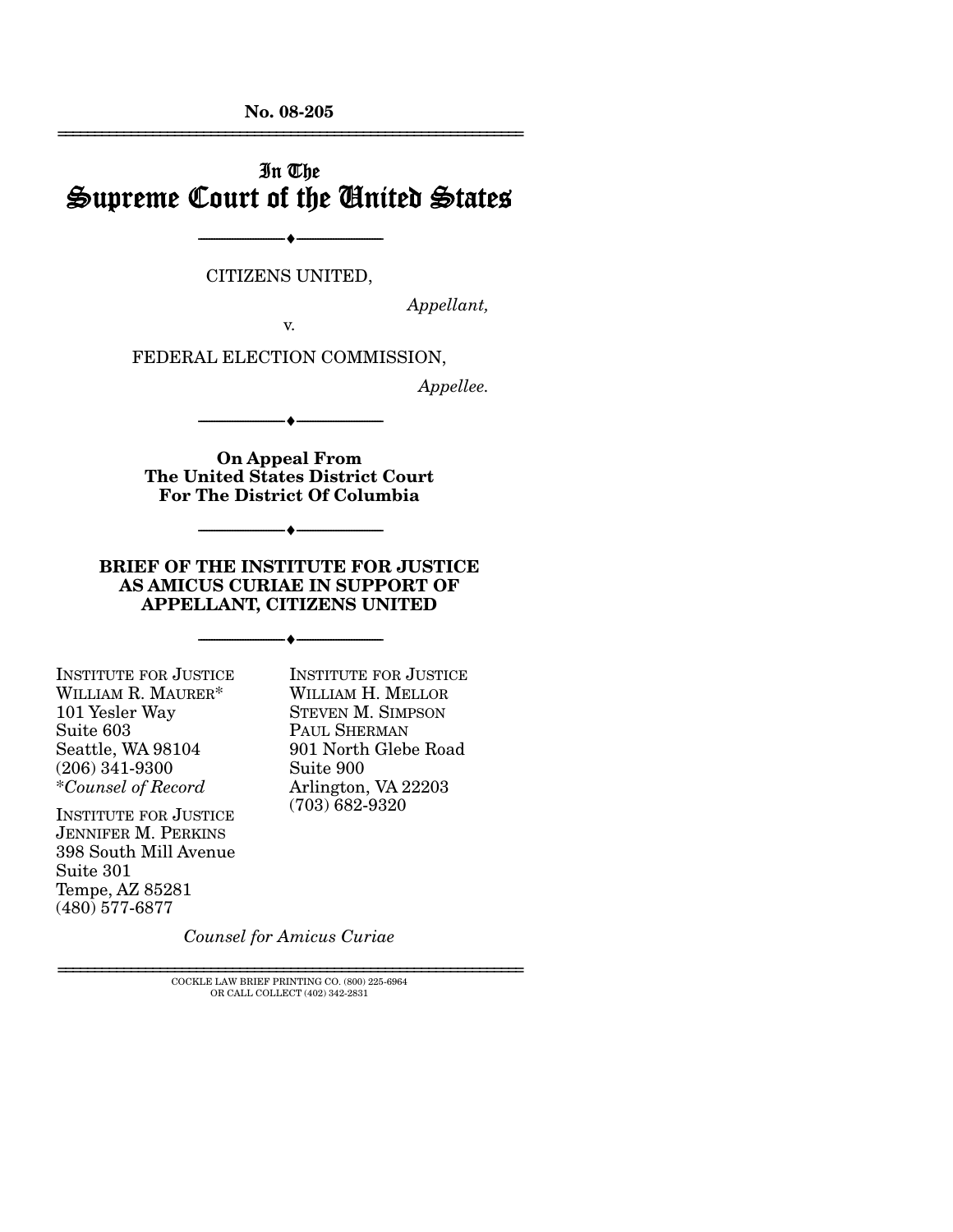# TABLE OF CONTENTS

# Page

| $\mathbf{i}$                                                                                                                                                         |              |  |  |
|----------------------------------------------------------------------------------------------------------------------------------------------------------------------|--------------|--|--|
| $\mathbf{ii}$                                                                                                                                                        |              |  |  |
| INTEREST OF THE AMICUS                                                                                                                                               | $\mathbf{1}$ |  |  |
| SUMMARY OF ARGUMENT<br>$\overline{2}$                                                                                                                                |              |  |  |
|                                                                                                                                                                      | 3            |  |  |
| DISCLOSURE REGULATIONS CHILL<br>I.<br>SPEECH BY BURDENING CITIZENS'<br>RIGHT TO ENGAGE IN ANONYMOUS<br>SPEECH AND BY ENABLING PER-<br>SONAL AND ECONOMIC REPRISALS   | 6            |  |  |
|                                                                                                                                                                      |              |  |  |
| Disclosure Creates A Disincentive To<br>$\mathbf{A}$<br>Engage in Political Activity                                                                                 | 8            |  |  |
| Fear Of Political Reprisal Is Both<br><b>B.</b><br>Real and Reasonable                                                                                               | 13           |  |  |
| The FEC's Regulations Violate the<br>$C_{\cdot}$                                                                                                                     | 16           |  |  |
| BURDENSOME REPORTING REQUIRE-<br>II.<br>MENTS CHILL SPEECH                                                                                                           | 18           |  |  |
| THE GOVERNMENT SHOULD CARRY<br>HI.<br>THE BURDEN TO DEMONSTRATE<br>NEED FOR DISCLOSURE<br>THE<br>IN-<br>STEAD OF SPEAKERS BEARING THE<br>BURDEN TO PROVE THE NEED TO | 26           |  |  |
|                                                                                                                                                                      | 30           |  |  |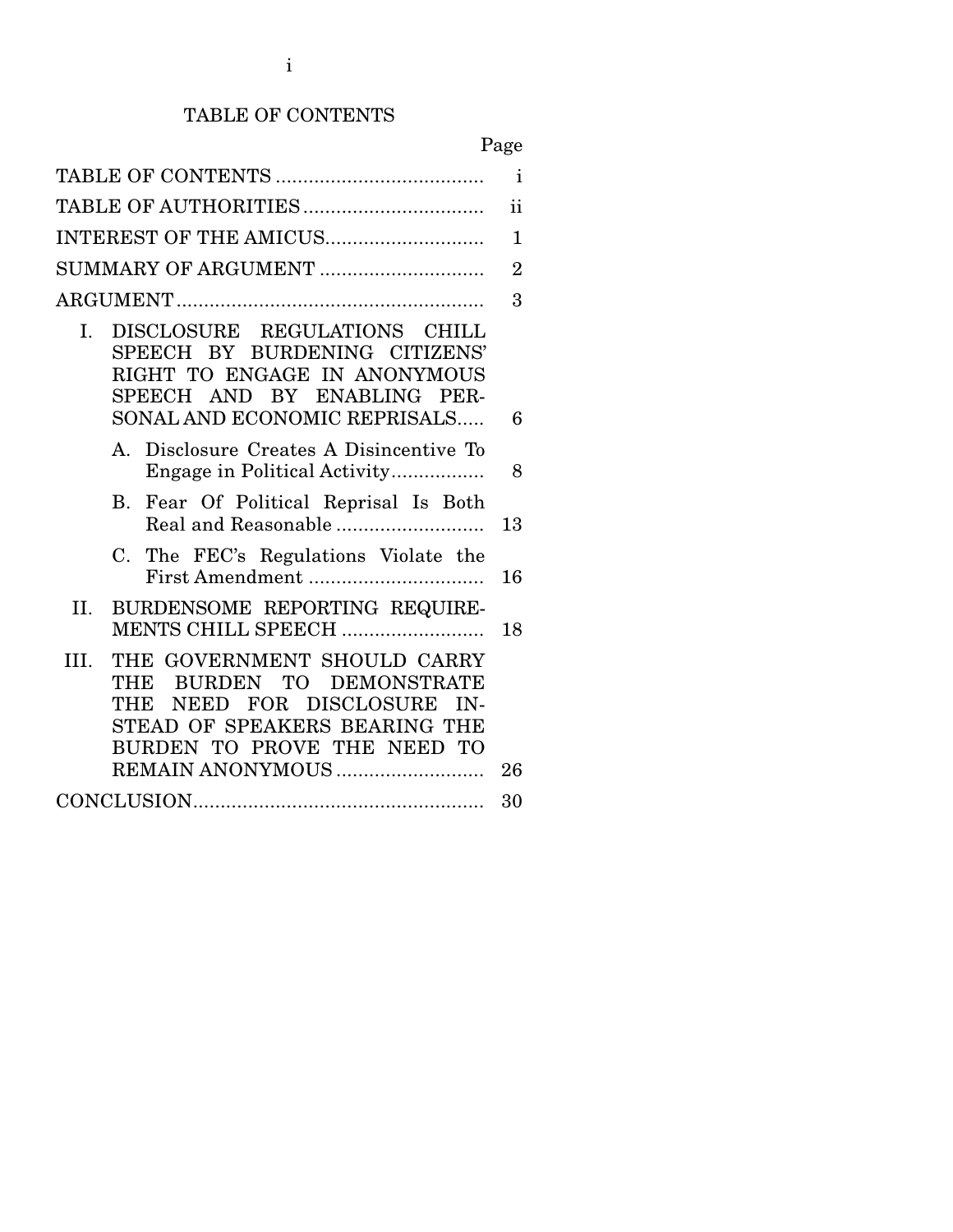## TABLE OF AUTHORITIES

Page

## CASES

| Battaglieri v. Mackinac Ctr. for Pub. Policy, 680                                                |
|--------------------------------------------------------------------------------------------------|
| Broward Coal. of Condo. v. Browning, ___<br>F. Supp. 2d __, 21 Fla. L. Weekly 420 (N.D.          |
| Brown v. Socialist Workers' '74 Campaign<br>Comm., 459 U.S. 87 (1982)26, 28                      |
| Buckley v. Am. Constitutional Law Found.,                                                        |
| Buckley v. Valeo, 424 U.S. 1 (1976)4, 26, 27                                                     |
| Cal. Pro-Life Council, Inc. v. Getman, 328 F.3d                                                  |
| Davenport v. Wash. Educ. Ass'n, __ U.S. __,                                                      |
| FEC v. Mass. Citizens for Life, Inc., 479 U.S.                                                   |
| <i>FEC</i> v. Wisc. Right to Life, ___ U.S. __, 127<br>S.Ct. 2652, 168 L. Ed. 2d 329 (2007)5, 17 |
| First Nat'l Bank of Boston v. Bellotti, 435 U.S.                                                 |
| Independence Inst. v. Coffman, __ P.3d __,                                                       |
| McComish v. Brewer, No. cv-08-1550-PHX-ROS                                                       |
| McConnell v. FEC, 540 U.S. 93 (2003)1, 3, 26, 28                                                 |

ii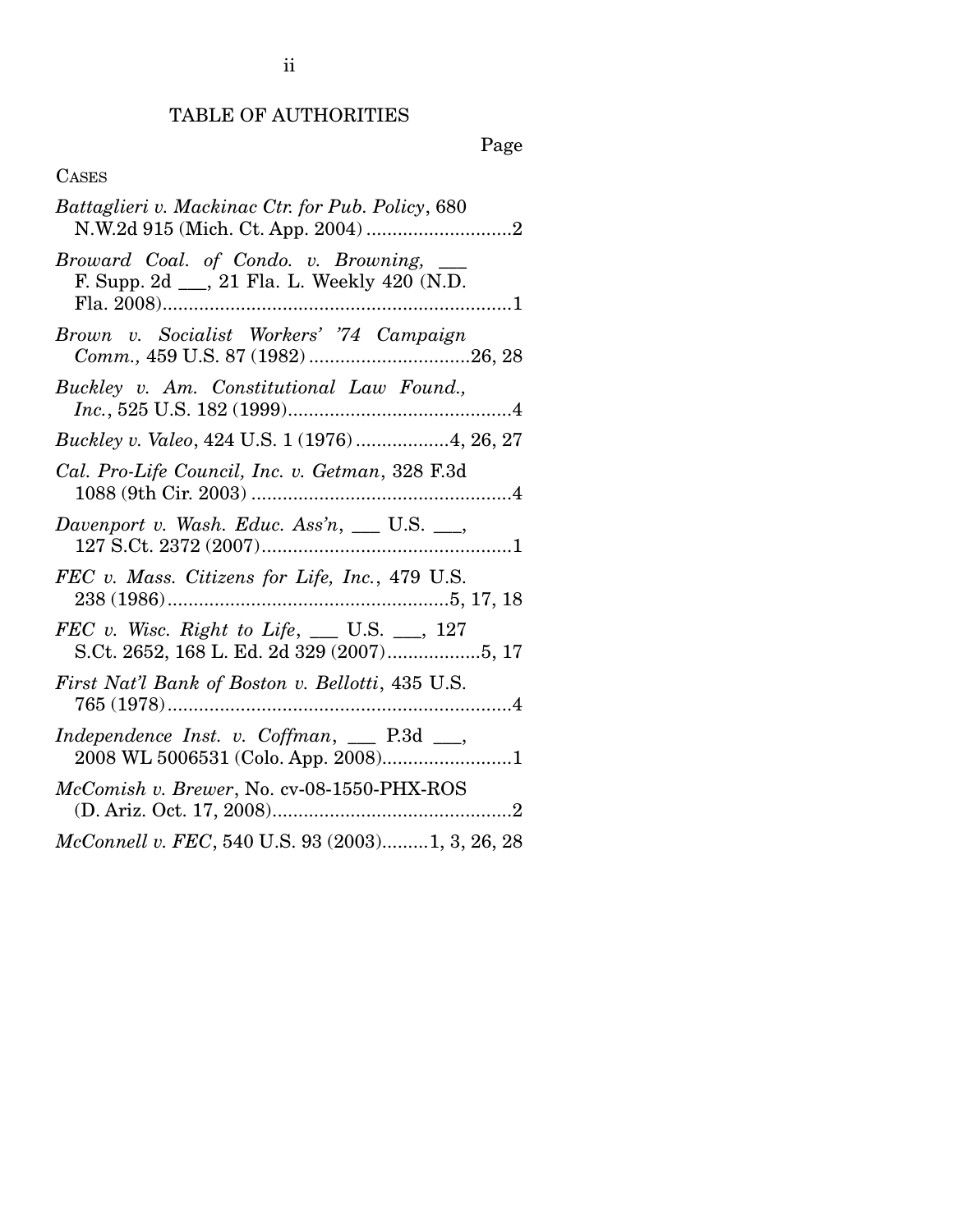## TABLE OF AUTHORITIES – Continued

|                                                   | Page |
|---------------------------------------------------|------|
| McIntyre v. Ohio Elections Comm'n, 514 U.S.       |      |
| Randall v. Sorrell, 548 U.S. 230 (2006)1          |      |
| Sampson v. Coffman, ___ F. Supp. 2d ___, 2008     |      |
| San Juan County v. NoNewGasTax.com, 157           |      |
| $SpeechNow.org$ v. $FEC$ , 567 F. Supp. 2d 70     |      |
| Turner Broad. Sys. v. FCC, 512 U.S. 622 (1994)5   |      |
| United States v. Harriss, 347 U.S. 612 (1954)4, 5 |      |
| Wisc. Right to Life, Inc. v. FEC, 546 U.S. 410    |      |

## **STATUTES**

## OTHER AUTHORITIES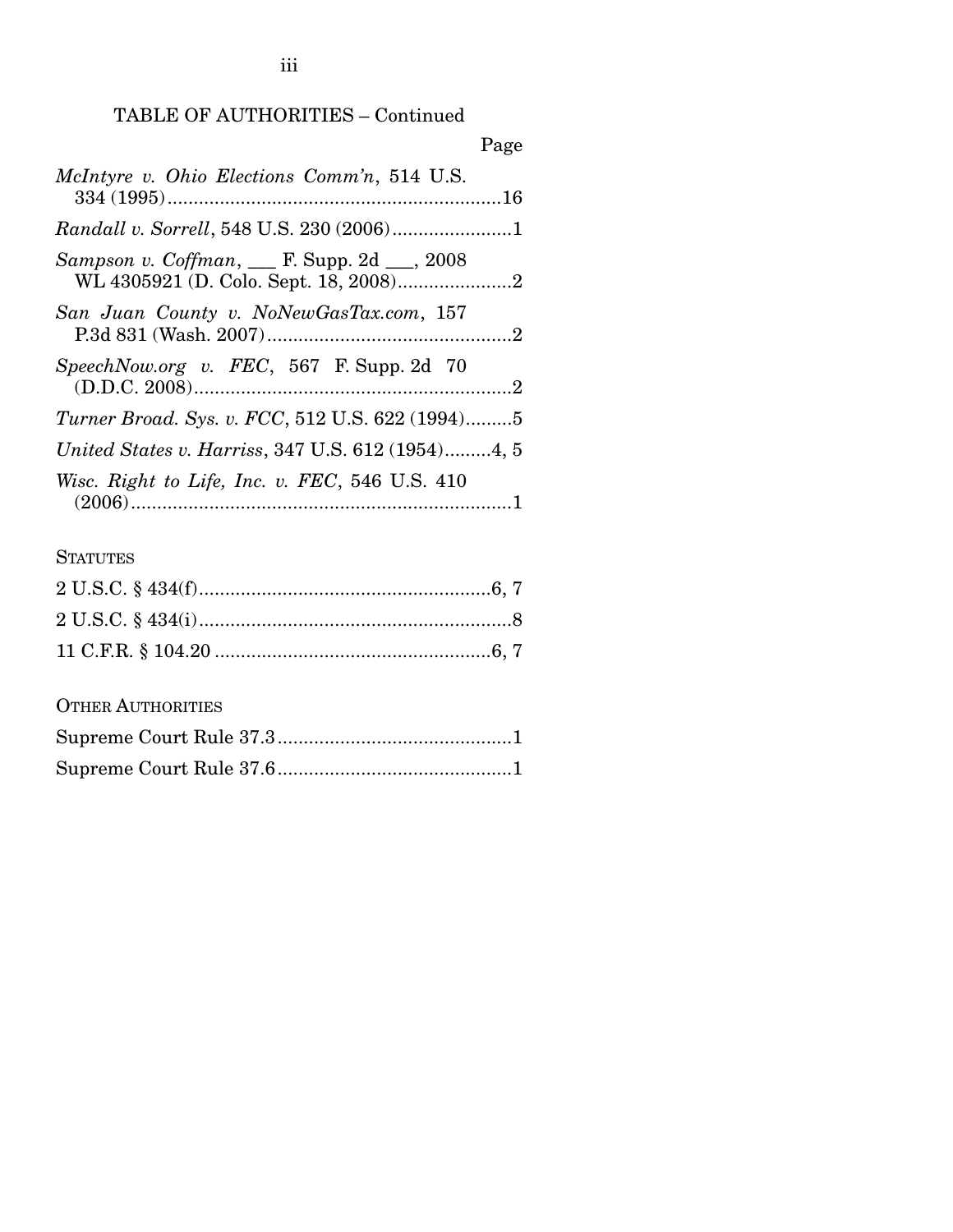#### TABLE OF AUTHORITIES – Continued

Page

#### **PUBLICATIONS**

|  |  | Amy Bounds, Gay rights advocates picket |  |
|--|--|-----------------------------------------|--|
|  |  | Boulder Cineplex, Rocky Mountain News,  |  |
|  |  |                                         |  |

Associated Press, *John Kerry Grills Belgium Ambassador Nominee Over Swift Boat Donation*, FoxNews.com, February 28, 2007..................14

Bipartisan Comm'n on the Political Reform Act of 1974, *Overly Complex and Unduly Burdensome: The Critical Need to Simplify the Political Reform Act*, http://www.fppc.ca.gov/ McPherson.pdf (last visited January 12, 2009) ........................................................................19

Dick Carpenter, Ph.D., *Disclosure Costs: Unintended Consequences of Campaign Finance Reform*, Institute for Justice, March 2007, http:// www.ij.org/publications/other/disclosurecosts. html (last visited January 12, 2009) ..............*passim*

Elizabeth Garrett, *Commentaries on Bruce Ackerman and Ian Ayres's Voting with Dollars: A New Paradigm for Campaign Finance Reform: Voting with Cues*, 37 U. Rich. L. Rev. 1011 (May 2003)......................................................24

Jeffrey Milyo, Ph.D., *Campaign Finance Red Tape: Strangling Free Speech & Political Debate* at 27, Institute for Justice, October 2007 http://www.ij.org/publications/other/campaignfinance-red-tape.html (last visited January 12, 2009) ..........................................................*passim*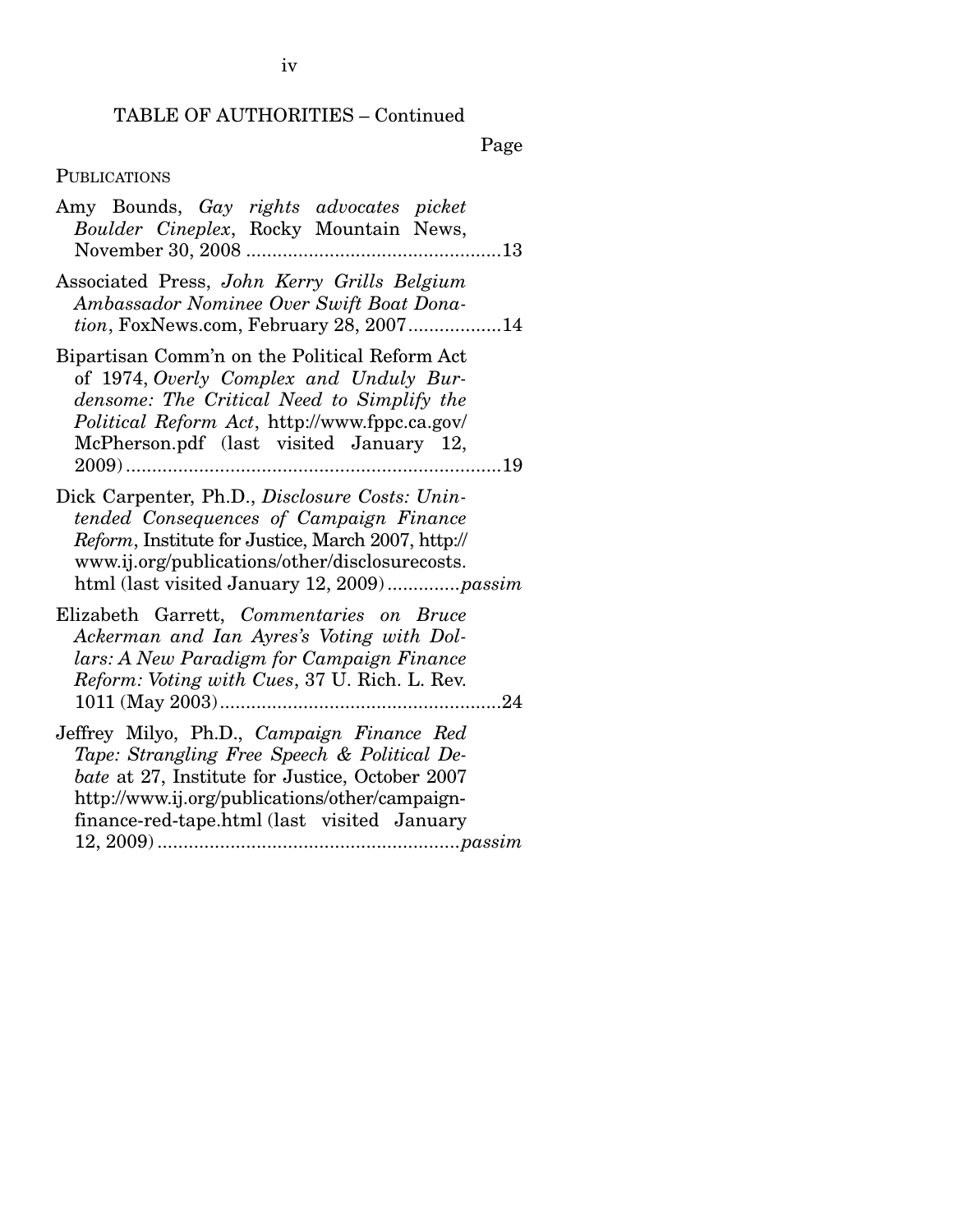## TABLE OF AUTHORITIES – Continued

|--|

| Jeffrey Milyo, Ph.D., The Political Economics of<br>Campaign Finance, The Independent Re-<br>view, Vol. 3, Issue 4, 537 (Spring 1999) avail-<br>able at http://web.missouri.edu/~milyoj/files/                                           |  |
|------------------------------------------------------------------------------------------------------------------------------------------------------------------------------------------------------------------------------------------|--|
| Gigi Brienza, I Got Inspired. I Gave. Then I Got                                                                                                                                                                                         |  |
| John R. Lott, Jr. and Bradley Smith, Donor<br>Disclosure Has Its Downsides: Supporters of<br>California's Prop. 8 Have Faced a Backlash,                                                                                                 |  |
| Kimberley A Strassel, Challenging Spitzerism<br>at the Polls, Wall St. J., August 1, 200814, 15                                                                                                                                          |  |
| Michael Luo, Group Plans Campaign Against<br>G.O.P. Donors, N.Y. Times, August 8, 2008  14                                                                                                                                               |  |
| Raymond LaRaja, Sunshine Laws and the<br>Press: The Effect of Campaign Disclosure on<br>News Reporting in the American States, 6                                                                                                         |  |
| Stephen M. Hoersting and Bradley A. Smith,<br>Policy Primer: Grassroots Lobbying Propos-<br>als Seem Not to Further Congress' Interest in<br>Correcting Lobbying Abuses at 1, available at<br>http://www.campaignfreedom.org/docLib/2006 |  |
| Steve Lopez, A Life Thrown in Turmoil by \$100                                                                                                                                                                                           |  |
| Donation for Prop. 8, Los Angeles Times,                                                                                                                                                                                                 |  |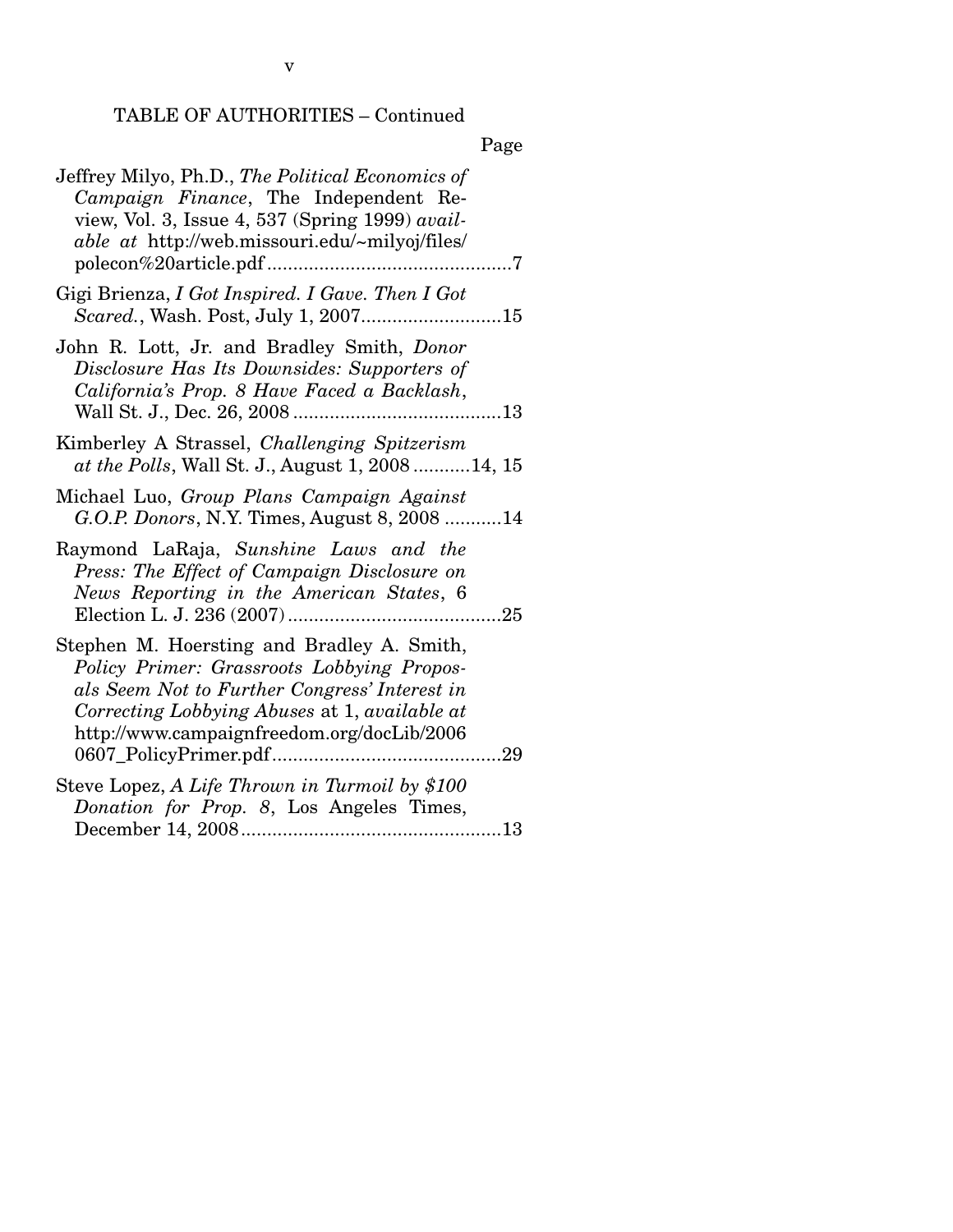### **INTEREST OF THE AMICUS**

 Pursuant to Rule 37.3 of this Court, the Institute for Justice (the "Institute") respectfully submits this amicus curiae brief in support of Appellant Citizens United. $1$ 

 The Institute is a nonprofit public interest legal center dedicated to defending the essential foundations of a free society: private property rights, economic and educational liberty, and the free exchange of ideas. The Institute litigates First Amendment cases throughout the country and files amicus curiae briefs in important cases nationwide, including this Court's decisions in *Davenport v. Washington Education Association*, \_\_\_ U.S. \_\_\_, 127 S.Ct. 2372 (2007); *Randall v. Sorrell*, 548 U.S. 230 (2006); *Wisconsin Right to Life, Inc. v. FEC*, 546 U.S. 410 (2006); and *McConnell v. FEC*, 540 U.S. 93 (2003). The Institute regularly brings cases on behalf of individuals whose right to speak and associate has been infringed by the actions of the government. In particular, the Institute has represented parties in a number of actions challenging campaign finance regulations. *See Independence Inst. v. Coffman*, \_\_\_ P.3d \_\_\_, 2008 WL 5006531 (Colo. App. 2008); *Broward Coal. of Condo. v.* 

<sup>&</sup>lt;sup>1</sup> The Institute has received consent from counsel of record pursuant to Sup. Ct. R. 37.3, as submitted with this brief. The Institute affirms, pursuant to Sup. Ct. R. 37.6, that no counsel for any party authored this brief in whole or in part and that no person or entity made a monetary contribution specifically for the preparation or submission of this brief.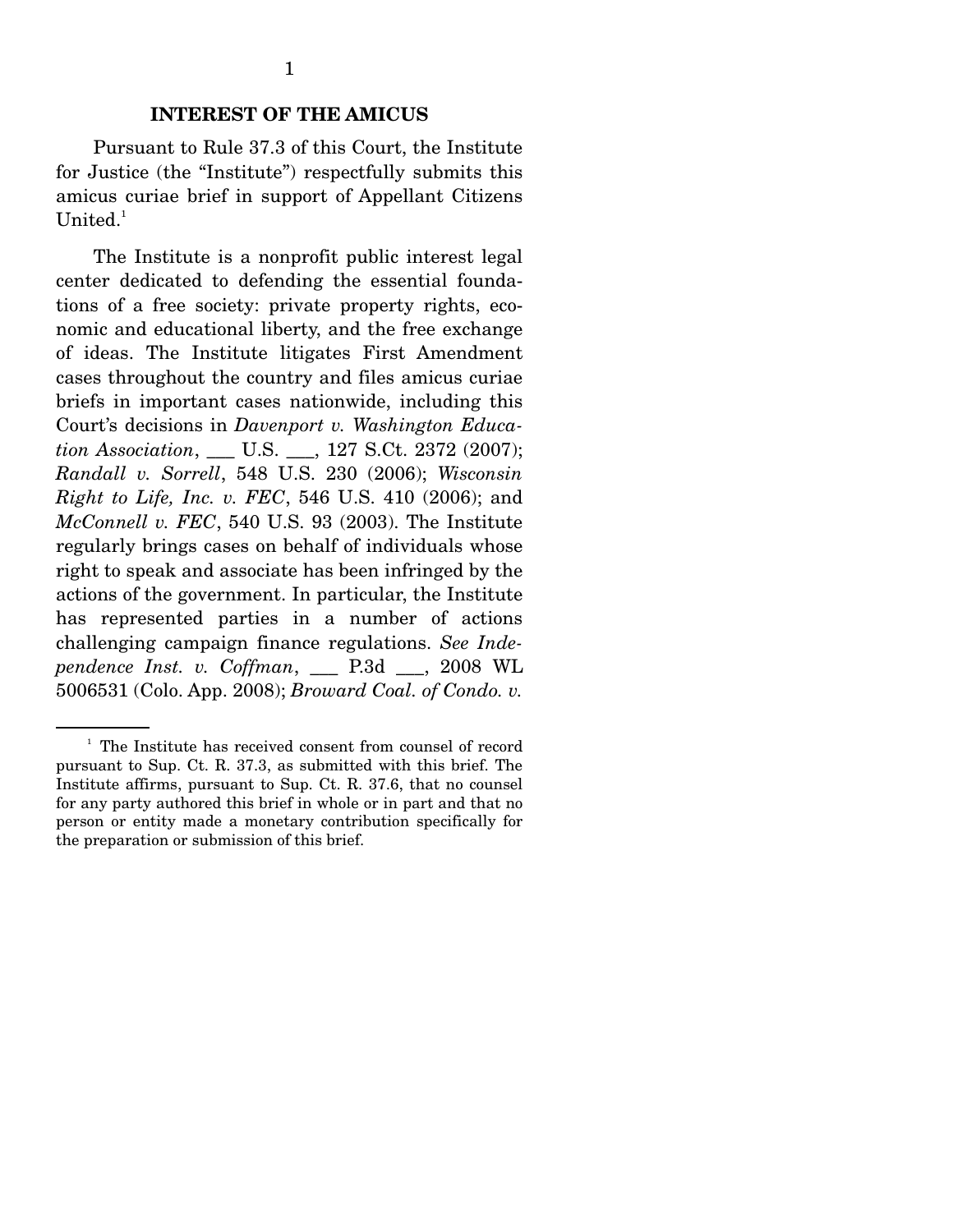*Browning, \_\_* F. Supp. 2d \_\_\_, 21 Fla. L. Weekly 420 (N.D. Fla. 2008); *Sampson v. Coffman*, \_\_\_ F. Supp. 2d \_\_\_, 2008 WL 4305921 (D. Colo. Sept. 18, 2008); *SpeechNow.org v. FEC*, 567 F. Supp. 2d 70 (D.D.C. 2008); *McComish v. Brewer*, No. cv-08-1550- PHX-ROS (D. Ariz. Oct. 17, 2008); *San Juan County v. NoNewGasTax.com*, 157 P.3d 831 (Wash. 2007); and *Battaglieri v. Mackinac Ctr. for Pub. Policy*, 680 N.W.2d 915 (Mich. Ct. App. 2004). Further, the Institute has published two recent empirical research studies identifying the burdens and costs of campaign finance disclosure requirements.

 The Institute believes that its legal perspective, experience, and empirical research will provide this Court with valuable insights regarding the impact of mandatory disclosure on political activity.

#### --------------------------------- ♦ ---------------------------------

#### **SUMMARY OF ARGUMENT**

 Mandatory reporting and disclosure requirements are common features of campaign finance regulations, largely because they are generally accepted as a relatively cost-free means of regulation. Until the Institute researched the issue, however, no one previously attempted to systematically measure the extent to which mandatory disclosure of information about a citizen's political activities (including the widespread dissemination of such information) creates disincentives for the rigorous exercise of First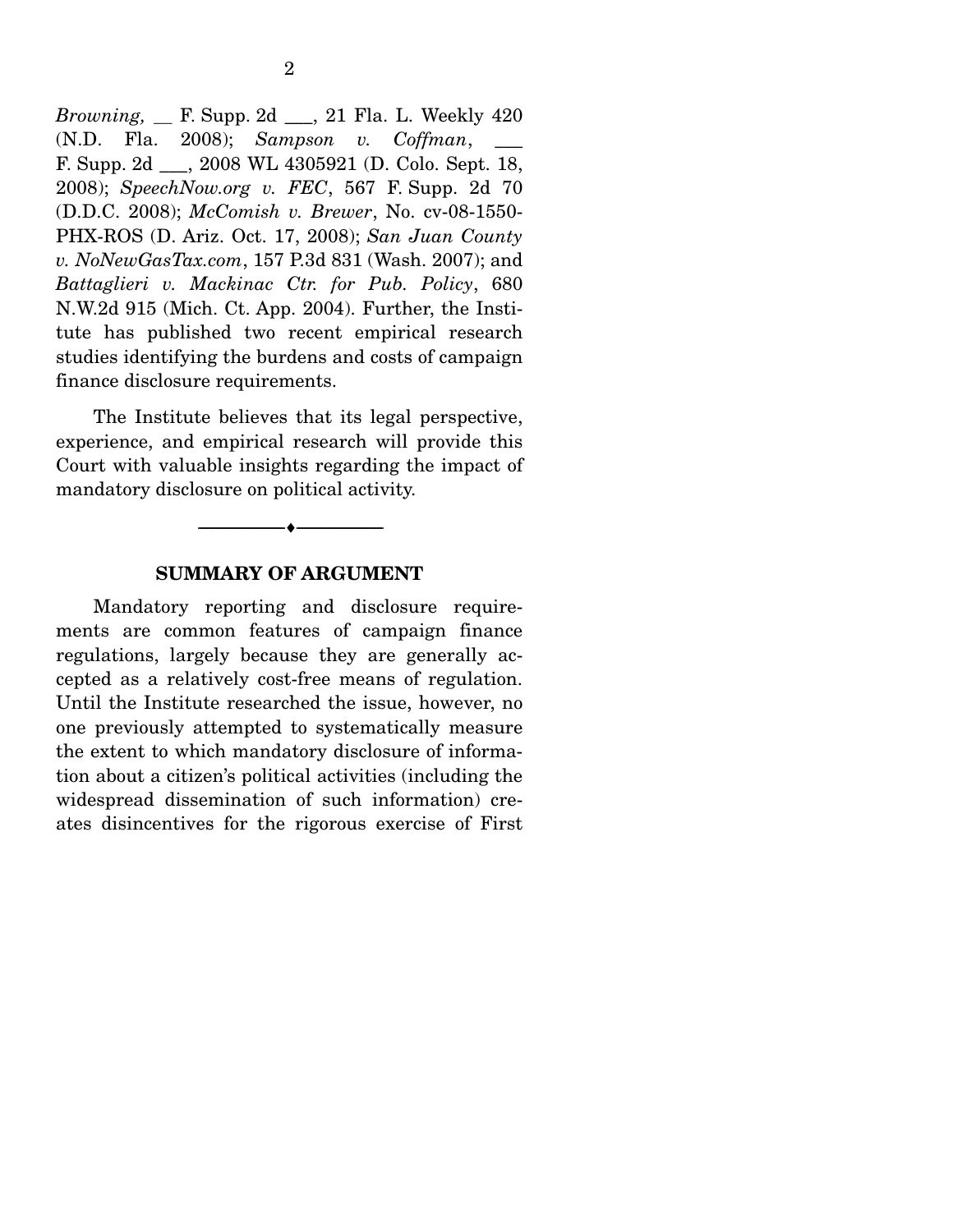Amendment rights. The Institute's empirical research demonstrates that mandatory disclosure of the kind sought by the Appellees in this case chill the exercise of First Amendment free speech and association rights because of (i) a reasonable fear of reprisals, and (ii) the burdens of compliance wedded to severe penalties for failing to accurately comply with disclosure rules.

 Under strict scrutiny, it is the government's burden to demonstrate – through facts and not mere conjecture – that any harms that disclosure aims to prevent are real and that mandating disclosure actually alleviates those harms. The Institute's empirical evidence shows that the government cannot meet this burden in this case. For this reason, this Court should reject the arguments of the Appellee regarding the constitutional legitimacy of mandatory disclosure of political activity. At the very least, this Court should hold that the government must demonstrate that mandatory disclosure of political activity will *not* result in threats, harassment, or reprisals from either the government or private parties, instead of placing the burden on the speaker to demonstrate such consequences if anonymity is lifted.

#### **ARGUMENT**

--------------------------------- ♦ ---------------------------------

 This Court has previously upheld various mandatory disclosure requirements in the campaign finance context. *See, e.g., McConnell v. FEC*, 540 U.S.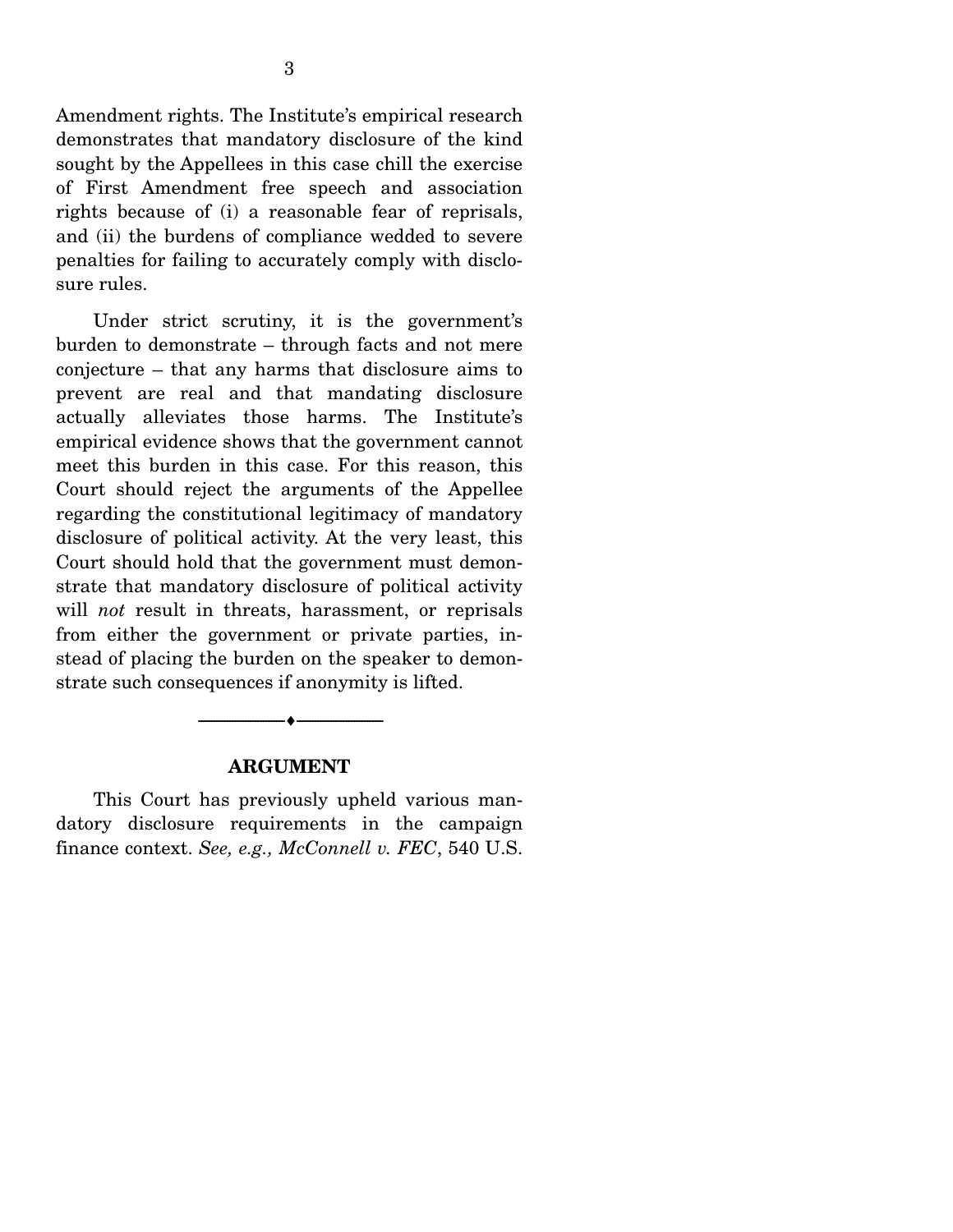93, 196-99, 231, 321 (2003); *Buckley v. Am. Constitutional Law Found., Inc.*, 525 U.S. 182, 202 (1999); and *Buckley v. Valeo*, 424 U.S. 1, 81 (1976). This line of reasoning has prevailed in the lower courts as well. *See, e.g., Cal. Pro-Life Council, Inc. v. Getman*, 328 F.3d 1088, 1104 (9th Cir. 2003). Significantly, however, none of these cases actually engaged in an analysis of the factual evidence regarding the effects and impacts of disclosure requirements on the exercise of First Amendment rights. Instead, the cases assume that disclosure had some negative impact on the vigorous expression of First Amendment rights, but that this burden was not significant enough to overcome the government's interest in combating corruption or the appearance of corruption. *See Buckley*, 424 U.S. at 81 (1976) (assumes that "disclosure requirements certainly in most applications appear to be the least restrictive means of curbing the evils of campaign ignorance and corruption Congress found to  $exist$ "). $^{2}$  In that regard, neither this Court,

<sup>&</sup>lt;sup>2</sup> Many courts find support for mandatory disclosure in *United States v. Harriss*, 347 U.S. 612 (1954). *See, e.g., Buckley*, 424 U.S. at 67 n. 79; *First Nat'l Bank of Boston v. Bellotti*, 435 U.S. 765, 792 n. 32 (1978); *Getman*, 328 F.3d at 1106. The application of this case beyond its facts is questionable, however. First, *Harriss* concerned a statute narrowly targeting professionals who lobbied members of Congress, in contrast to Citizens United's role in speaking to the public at large. *See Harriss*, 347 U.S. at 620-21 n. 10. Moreover, *Harriss* was issued years before the Internet made campaign-finance data easily available to anyone with access to a computer. In 1954, the cost of accessing information on political activity was relatively high. Now, as discussed below, the Internet has allowed states to create (Continued on following page)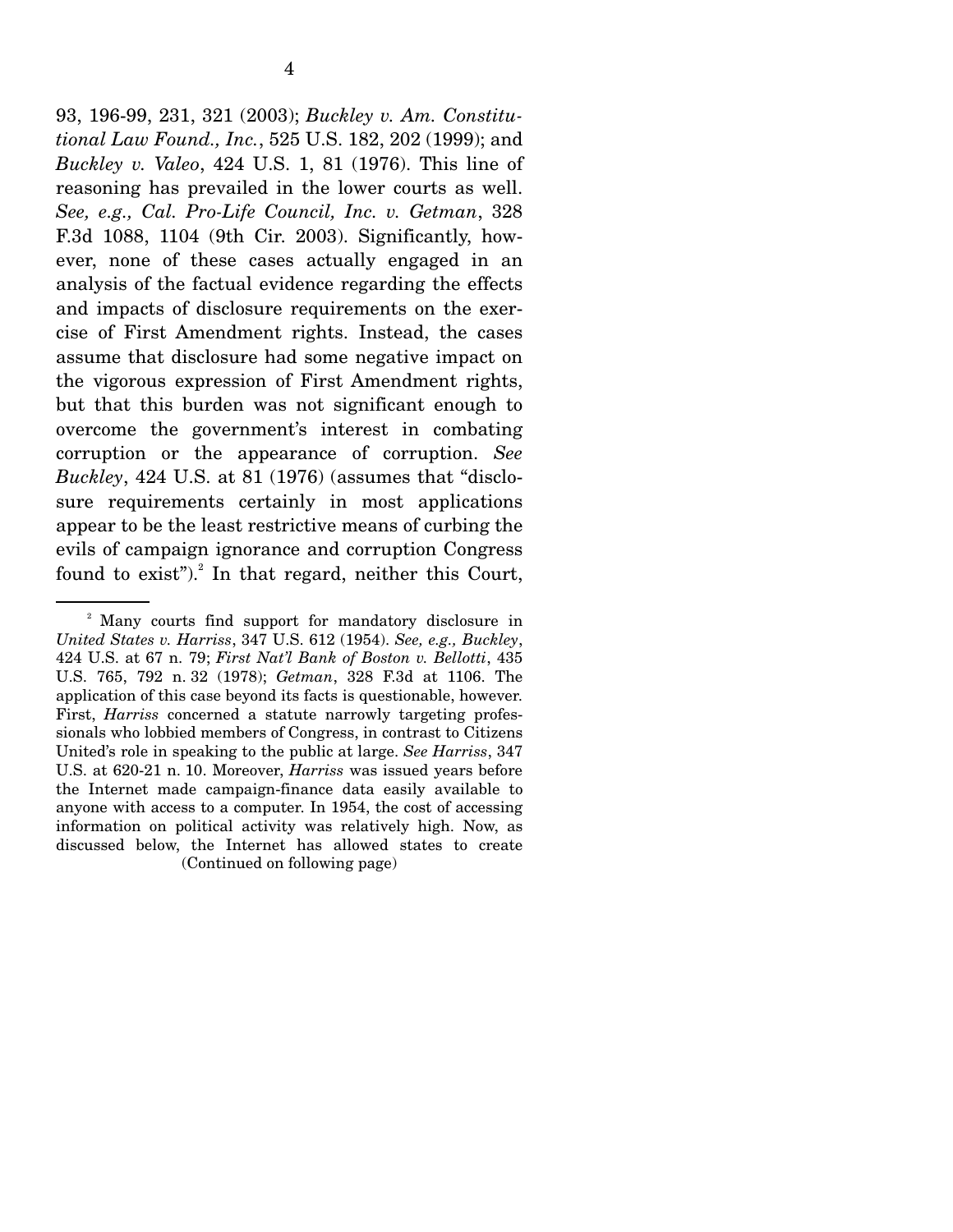nor any other court, has analyzed whether mandatory disclosures are, as widely assumed, in reality "the least restrictive means" in comparison to the purported benefits of such regulation.

 For the Federal Election Commission ("FEC") to impose the mandatory disclosure regulations at issue before this Court in a manner consistent with the dictates of the First Amendment, it must demonstrate a compelling state interest which the reporting requirements are narrowly tailored to meet. *FEC v. Wisc. Right to Life*, \_\_\_ U.S. \_\_\_, 127 S.Ct. 2652, 2664, 168 L. Ed. 2d 329 (2007) ("*WRTL*"). To demonstrate such an interest, the FEC must offer actual evidence of a real problem that the law is designed to remedy. *See Turner Broad. Sys. v. FCC*, 512 U.S. 622, 664 (1994). This Court has further noted, "[w]here at all possible, government must curtail speech only to the degree necessary to meet the particular problem at hand, and must avoid infringing on speech that does not pose the danger that has prompted regulation." *FEC v. Mass. Citizens for Life, Inc.*, 479 U.S. 238, 265 (1986) ("*MCFL*").

 This case presents the Court with the opportunity to consider, for the first time, the tangible burdens and costs of disclosure requirements using

government-run databases of political activity that can be accessed with just a few keystrokes. Twenty-first century technology has simply made *Harriss* a vestigial organ of a time when accessing information was difficult and expensive.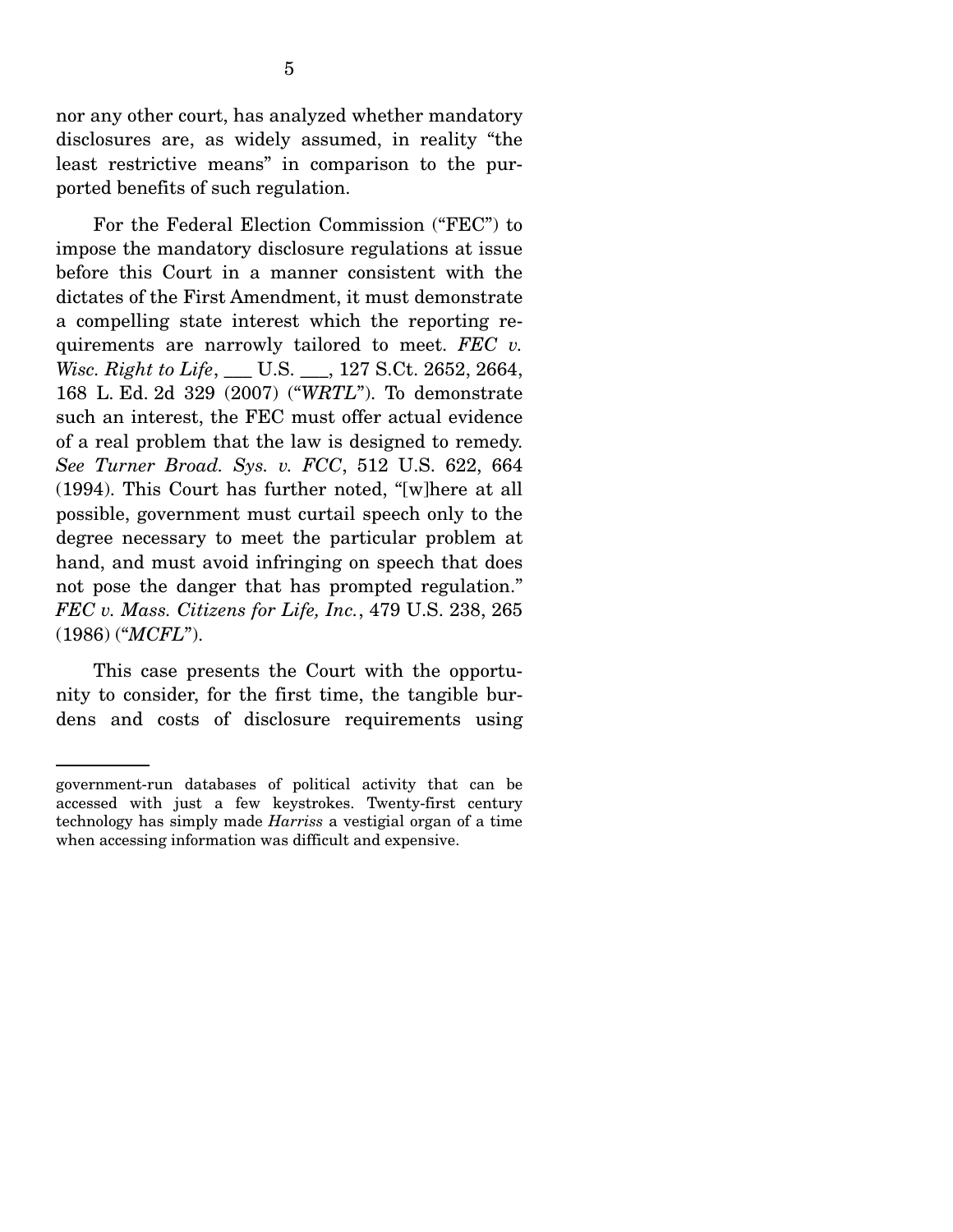empirical information, not mere assumptions or conjecture. While evidence as to the burdens and benefits of mandatory disclosure laws was not previously available, it now exists. Rather than justifying mandatory disclosure laws, this evidence undermines their constitutionality. The FEC may not merely rest on conjecture, it must demonstrate, using actual evidence, that mandatory disclosure of Appellants' donors is narrowly tailored to deter corruption or the appearance of corruption. Now that empirical evidence exists regarding the benefits and burdens of disclosure and reporting requirements, however, the FEC simply cannot meet its burden to justify the reporting requirements at issue. *See* 2 U.S.C.  $\S$  434(f)(2); 11 C.F.R.  $\S$  104.20.<sup>3</sup>

## **I. DISCLOSURE REGULATIONS CHILL SPEECH BY BURDENING CITIZENS' RIGHT TO EN-GAGE IN ANONYMOUS SPEECH AND BY ENABLING PERSONAL AND ECONOMIC REPRISALS**

 Despite the widespread use of mandatory disclosure laws by governments regulating political activity, before the Institute's recent studies, "no one [had] analyzed systemically the effects of campaign-finance

<sup>&</sup>lt;sup>3</sup> The Institute agrees with Citizens United's arguments regarding the constitutionality of all aspects of the FEC's regulations at issue and in particular with its argument at pages 53-57 of the Appellant's Opening Brief, addressing the disclosure requirements in the FEC's regulations.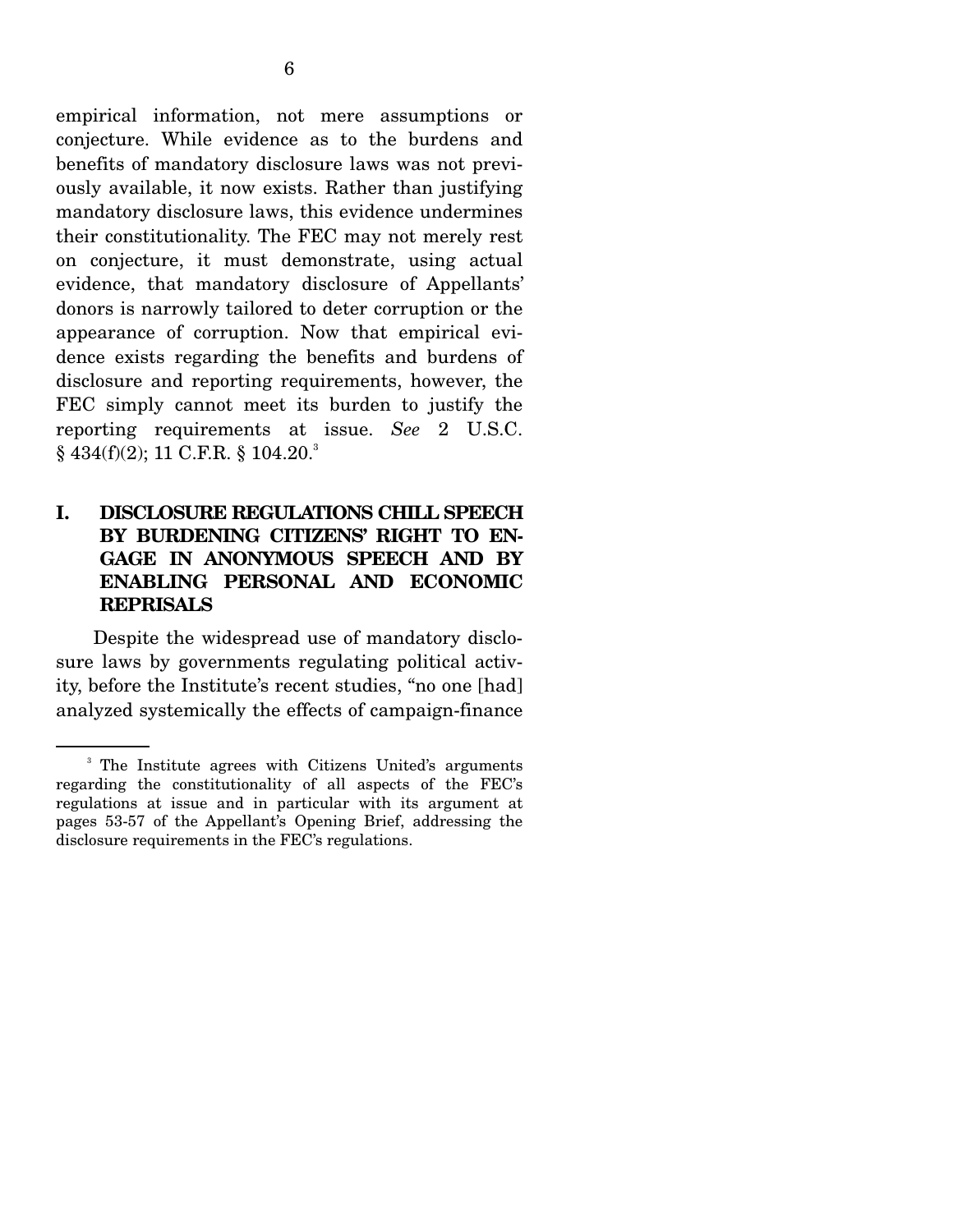regulations on freedom of speech or association." Jeffrey Milyo, Ph.D., *The Political Economics of Campaign Finance*, The Independent Review, Vol. 3, Issue 4, 537 (Spring 1999) *available at* http://web.missouri.edu/ ~milyoj/files/polecon%20article.pdf. Given the push in recent years for increased campaign finance regulations, this lack of analysis is significant because "[i]t is difficult to evaluate the desirability of either current laws or proposed reforms when the potential costs of various policies have been completely ignored by scholars and policy makers alike." *Id.* We now have empirical research into the costs of mandatory reporting and disclosure laws demonstrating the full extent of their chilling effect on First Amendment  $freedoms.<sup>4</sup>$ 

 Under the FEC's rules, Appellant Citizens United, if subject to the reporting requirements at issue in this case, would have to disclose the name and address of each person who contributed \$1,000 or more since the beginning of the prior calendar year for the purpose of funding "electioneering communications." 2 U.S.C. § 434(f); 11 C.F.R. § 104.20. Crucially, this data is then made publicly and broadly available by the FEC on public internet websites and

<sup>4</sup> While the particular research studies discussed below were conducted within the context of ballot issue elections, the primary empirical findings are applicable to candidate elections as well and are therefore relevant to this Court's analysis of claims arising in the context of a candidate election.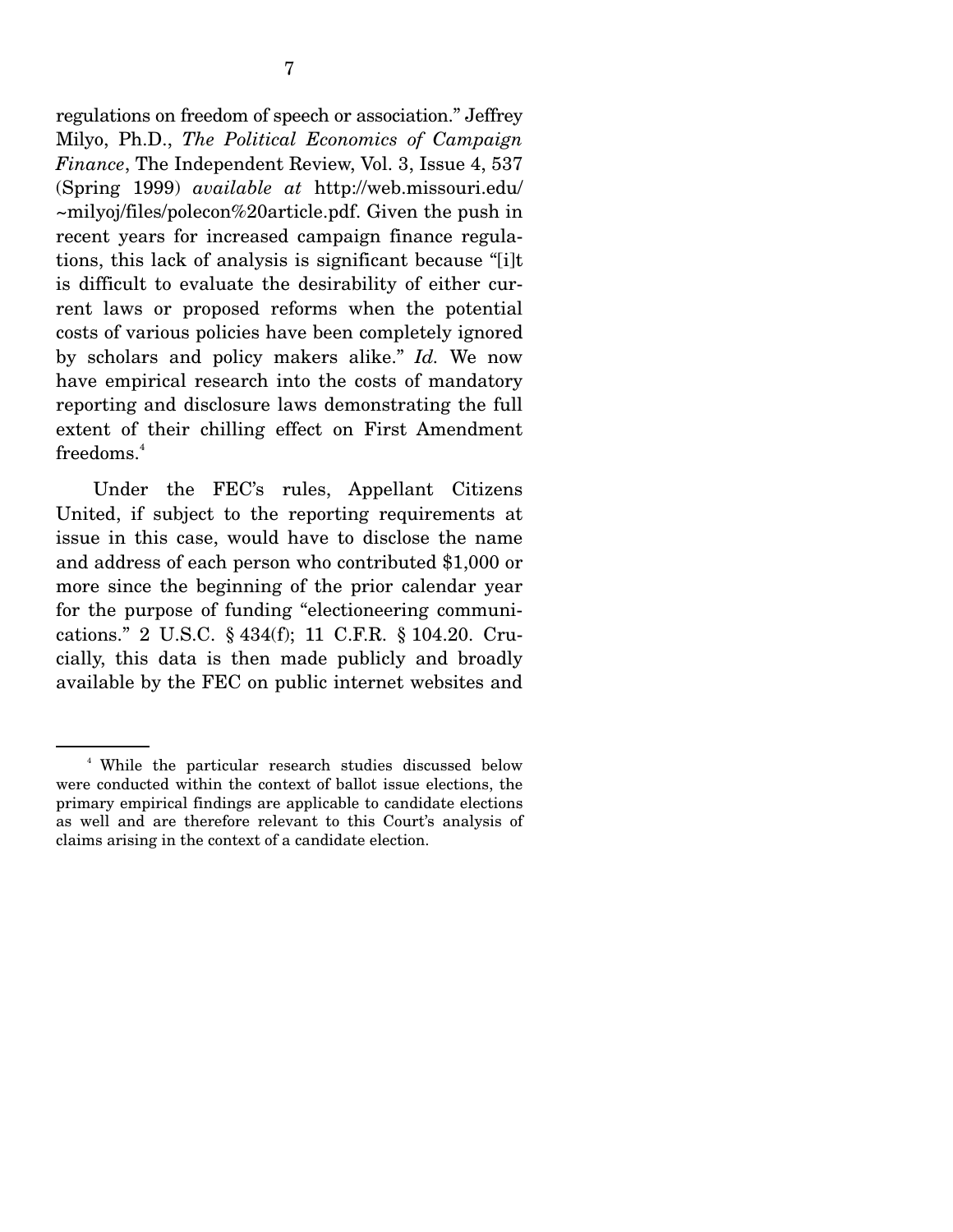is easily accessible and searchable. 2 U.S.C. § 434(i)(4). This kind of reporting or disclosure requirement is not unusual in campaign finance regulatory schemes.

### **A. Disclosure Creates A Disincentive To Engage in Political Activity**

 In 2007, Dr. Dick Carpenter conducted research to determine whether mandatory disclosure requirements impose burdens that chill political participation. *See* Dick Carpenter, Ph.D., *Disclosure Costs: Unintended Consequences of Campaign Finance Reform* at 5-6, Institute for Justice, March 2007, http:// www.ij.org/publications/other/disclosurecosts.html (last visited January 12, 2009). Dr. Carpenter is an Associate Professor at the University of Colorado, Colorado Springs, where he teaches graduate courses in research methods and statistics, and he is the Director of Strategic Research at the Institute for Justice. *Id.* at 22.

 Dr. Carpenter's research is the first of its kind to address substantively issues that have long been raised by scholars:

[M]ore than 30 years ago political scientist Herbert Alexander warned against a "chilling effect" of [campaign finance] laws on free speech and citizen participation. Alexander described a situation in which citizens might be reluctant to participate or speak for fear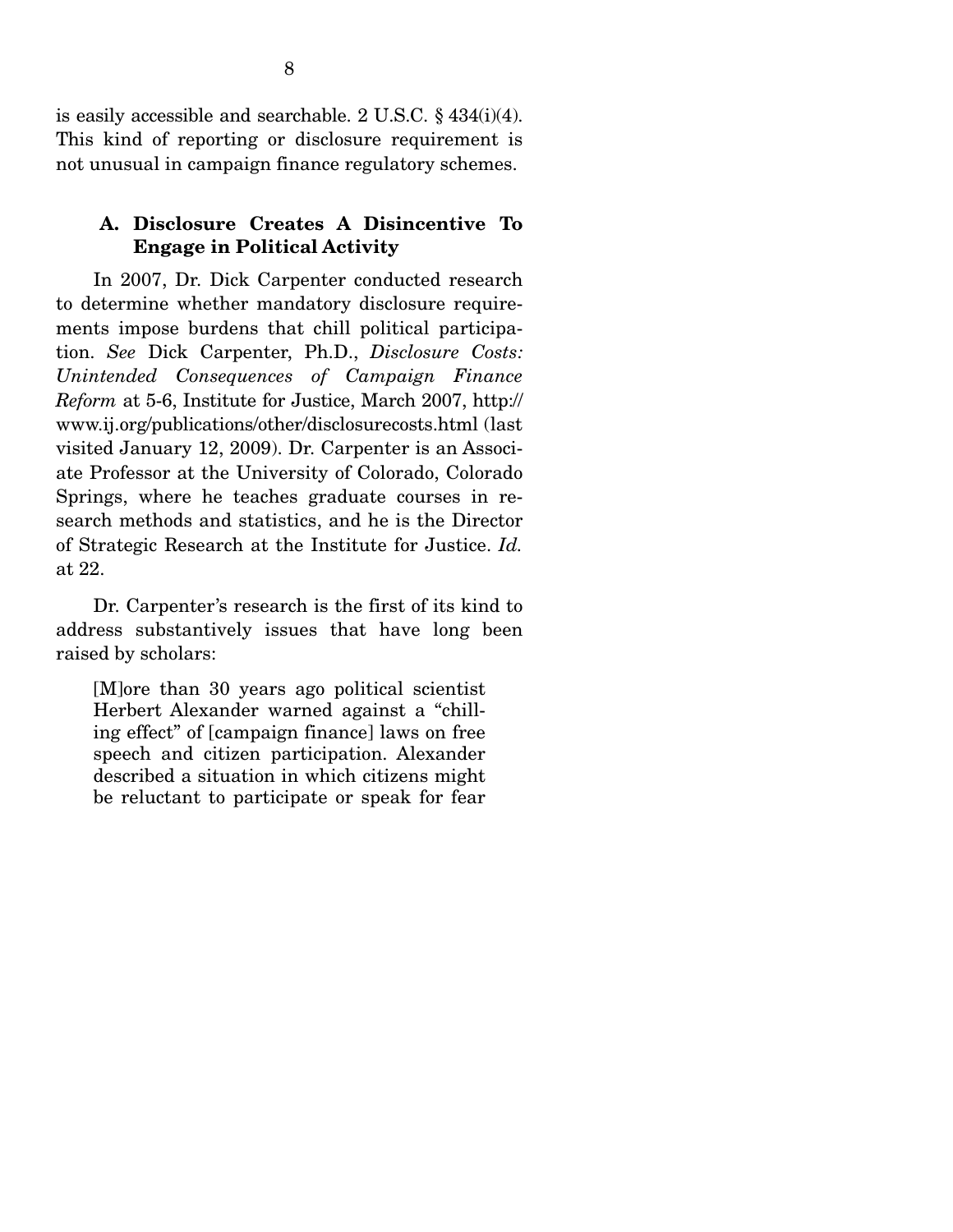of unintentionally violating laws they knew little about or did not understand.

Brad Smith, former chair of the Federal Election Commission and current chair of the Center for Competitive Politics, also points to the not unheard of possibility of retaliation against citizens whose political activities are disclosed to the public by the state. Smith asks, "What is forced disclosure but a state-maintained database on citizen political activity?"

#### *Id.* at 5.

 Specifically, Dr. Carpenter's study examined respondents' general opinions about mandatory disclosure requirements in the abstract, as well as when the respondents themselves might be affected personally. Dr. Carpenter found that people generally favor mandatory disclosure – or, at least they favor it until they may be personally affected by these requirements:

More than 82 percent of respondents agreed or strongly agreed with the idea [of mandatory contribution disclosure requirements]. . . . Yet, support for disclosure wanes considerably when the issue is personalized.... [M]ore than 56 percent disagreed or strongly disagreed that their identity should be disclosed, and the number grew to more than 71 percent when disclosure of their personal information included their employer's name.

\* \* \*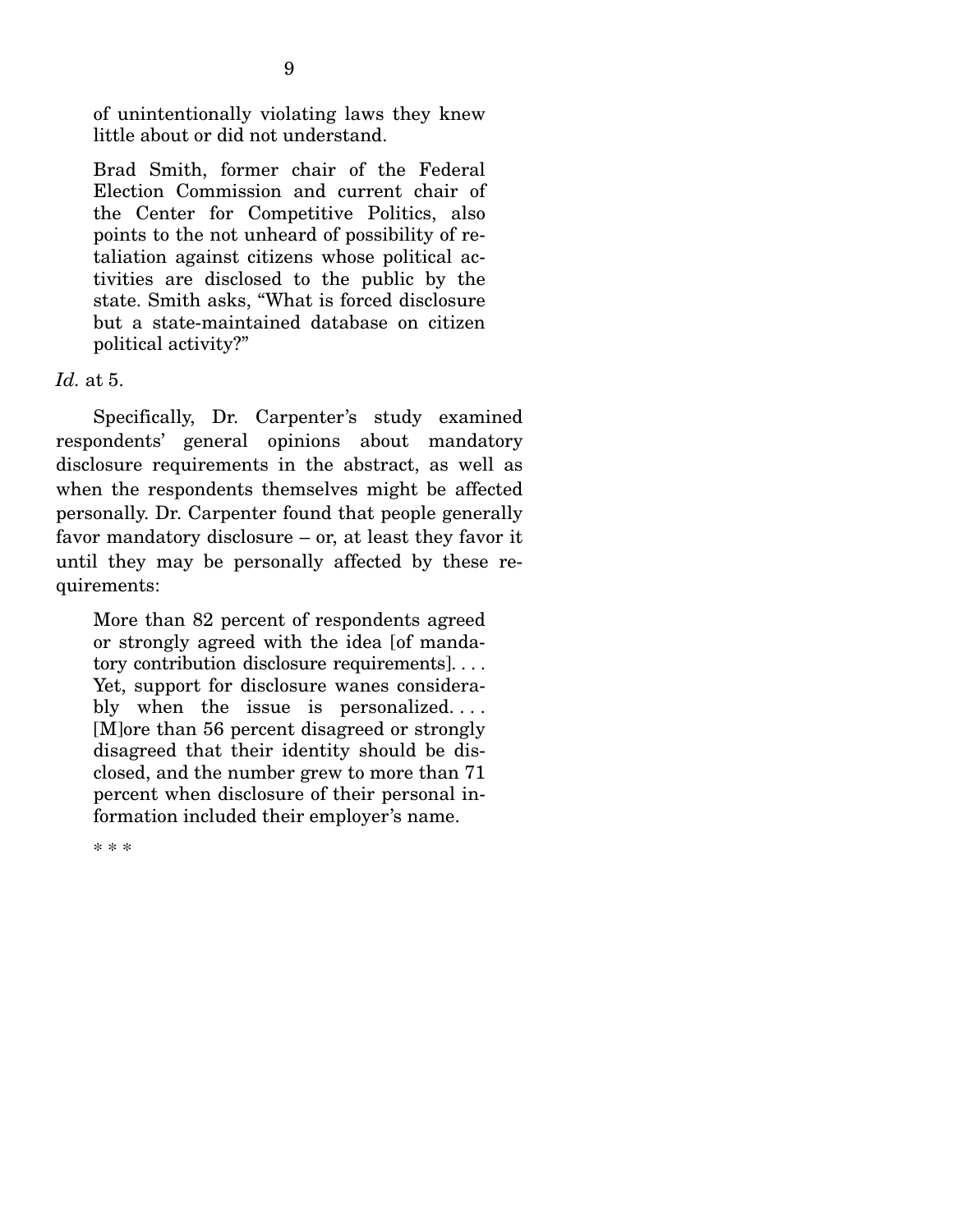Indeed, when we compared respondents' support for disclosure generally to their support for disclosing their own personal information, we found a very weak statistical relationship, especially if disclosure of one's employer is required. In other words, enthusiastic support for disclosure laws does not translate into a belief that one's own personal information should be released publicly.

Id. at 8 (internal citations omitted). The bottom line? "[E]ven those who strongly support forced disclosure laws will be less likely to contribute to an issue campaign if their contribution and personal information will be made public." *Id.* 

In that regard, the desire to engage in anonymous political speech and association was the main factor underlying respondents' concerns with disclosure of personal information:

When asked, through open-ended probes, why they would think twice if their personal information was disclosed, the reason most often given (54 percent) was a desire to keep their contribution anonymous. Responses such as, "Because I do not think it is anybody's business what I donate and who I give it to," and "I would not want my name associated with any effort. I would like to remain anonymous," typified this group of responses.

\* \* \*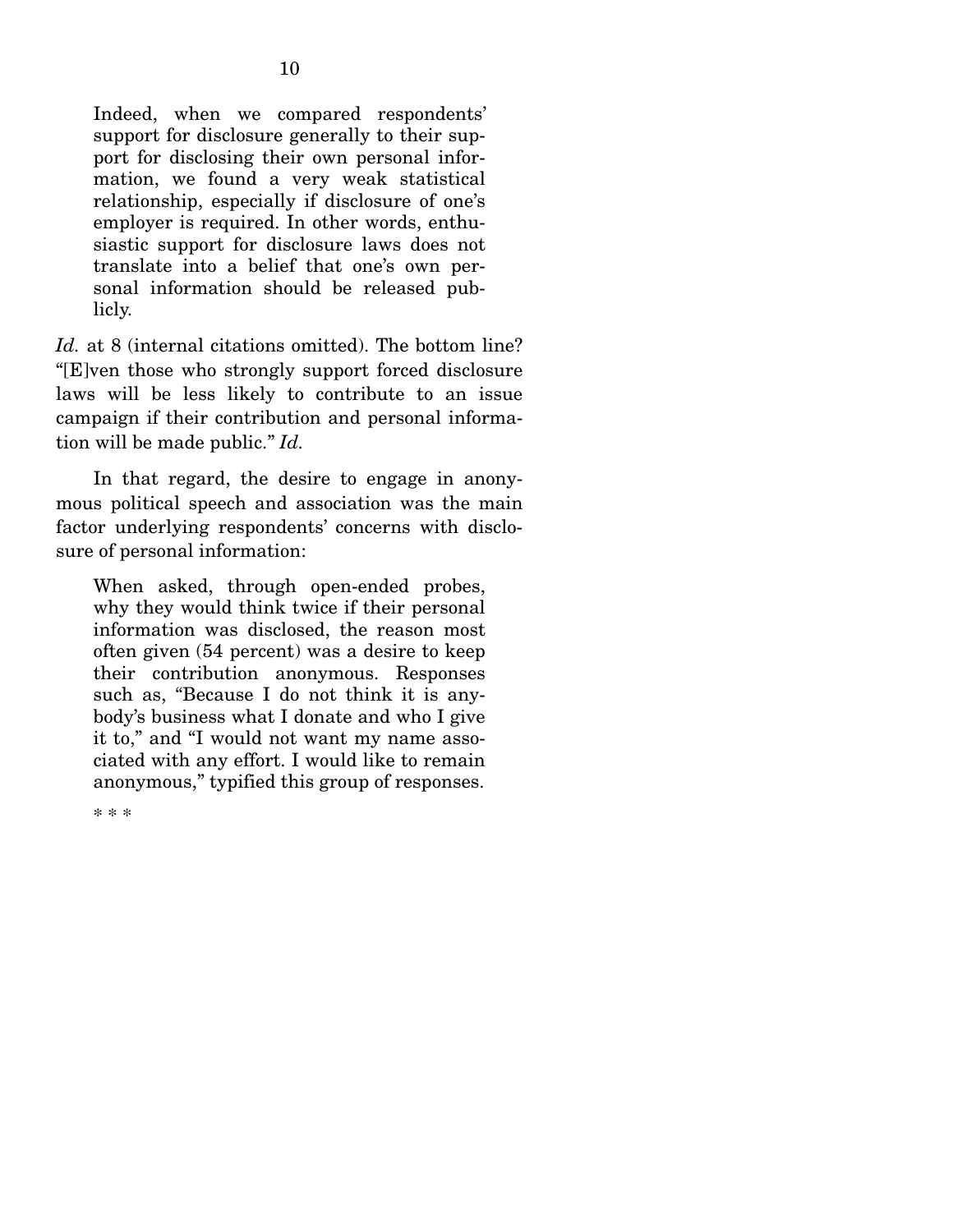Respondents also most often cited the issue of anonymity (32 percent) when asked why they would think twice before donating if their *employer's* name were disclosed. In this case, the concern was over revealing where they work. For example, "It's not anybody's business who my employer is and it has nothing to do with my vote," or "My employer's name is nobody's business," most often represented this concern.

*Id.* at 8-9 (emphasis in original). Beyond the desire for anonymous political participation, respondents also had concerns over a variety of potential repercussions, including fears of identity theft, invasion of privacy, and loss of employment:

Respondents also frequently mentioned a concern for their personal safety or the potential for identity theft. Comments included, "Because I am a female and [it's] risky having that info out there"; "With identity theft I don't want my name out there"; and "I wouldn't donate money because with all the crazy people out there, I would be frightened if my name and address were put out there to the public."

Other participants saw a relationship between disclosure and a violation of their private vote with responses like, "I don't want other people to know how I'm voting," or, "Because that removes privacy from voting. We are insured privacy and the freedom to vote." Still others noted the opportunity for repercussions. "I think it's an opening for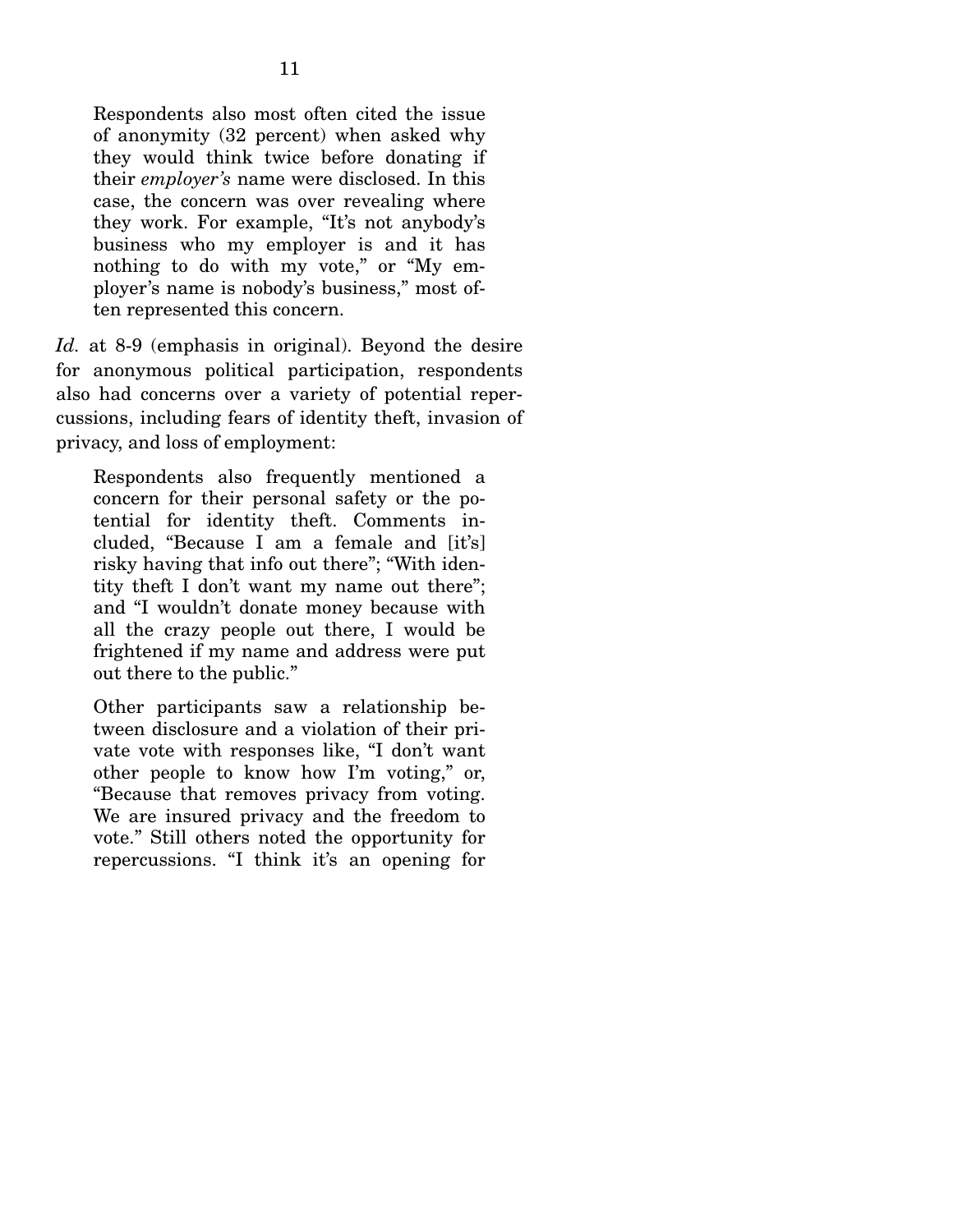harassment"; "I don't think my information should be out there for fear of retaliations"; or "My privacy would be invaded by the opposition," illustrate such concerns.

\* \* \*

Respondents also often cited concern for the longevity of their job should their employer, through mandatory disclosure, learn of the employee's beliefs expressed through a contribution. Some simply stated, "I would never want my employer to know who I give money to," or, "I wouldn't want my employer to be informed on what I do." But others explicitly stated their fear: "Because that could jeopardize my job"; "I might get fired for that kind of stuff"; and, "If you were a union member and you vote on another side it would come back at you and hit you in the face."

Still others feared for the negative effect on their own business: "I am self-employed, and I wouldn't want that to be released to the public," or, "Because I own a business and who I support is part of my own internal business practices and should not be public."

*Id.* at 8-9. As discussed below, however, concerns about economic or personal repercussions are certainly not hypothetical in an age where campaign finance reports are available on the Internet, easily accessible, and are used more frequently to retaliate against political opponents.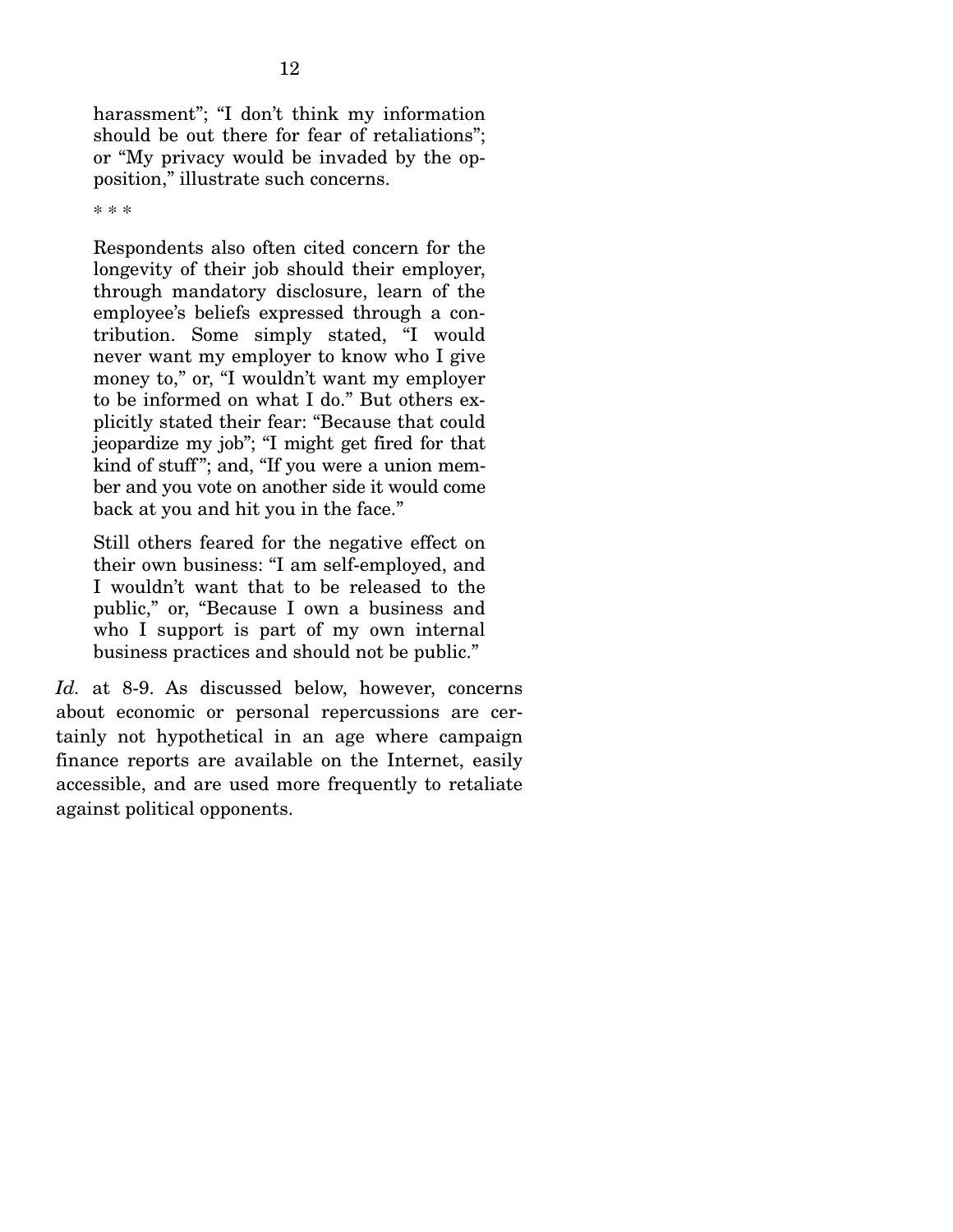#### **B. Fear Of Political Reprisal Is Both Real and Reasonable**

 In the most recent election cycle, supporters of California's Proposition 8, relating to same-sex marriage, found themselves subject to reprisals in a variety of forms following the proposition's success. *See* Steve Lopez, *A Life Thrown in Turmoil by \$100 Donation for Prop. 8*, Los Angeles Times, December 14, 2008 (describing the experience of a restaurant manager who made a personal donation in support of Proposition 8, ultimately resulting in the boycott of her restaurant); John R. Lott, Jr. and Bradley Smith, *Donor Disclosure Has Its Downsides: Supporters of California's Prop. 8 Have Faced a Backlash*, Wall St. J., Dec. 26, 2008 (summarizing examples of individuals who faced economic retaliation for donations in support of Proposition 8); Amy Bounds, *Gay rights advocates picket Boulder Cineplex*, Rocky Mountain News, November 30, 2008 (business picketed and boycotted based on CEO's personal donation). In fact, a website recently appeared providing an interactive map with pinpoint locations, names, addresses, and donation amounts for individuals and entities that supported Proposition 8 – in this circumstance, access to this personal information regarding political activities is even easier. *See* www.eightmaps.com (last visited January 12, 2009).

 The experience of Proposition 8 supporters in 2008 is by no means unique. Exacting political retribution for individuals' support or opposition of particular candidates or causes specifically based on data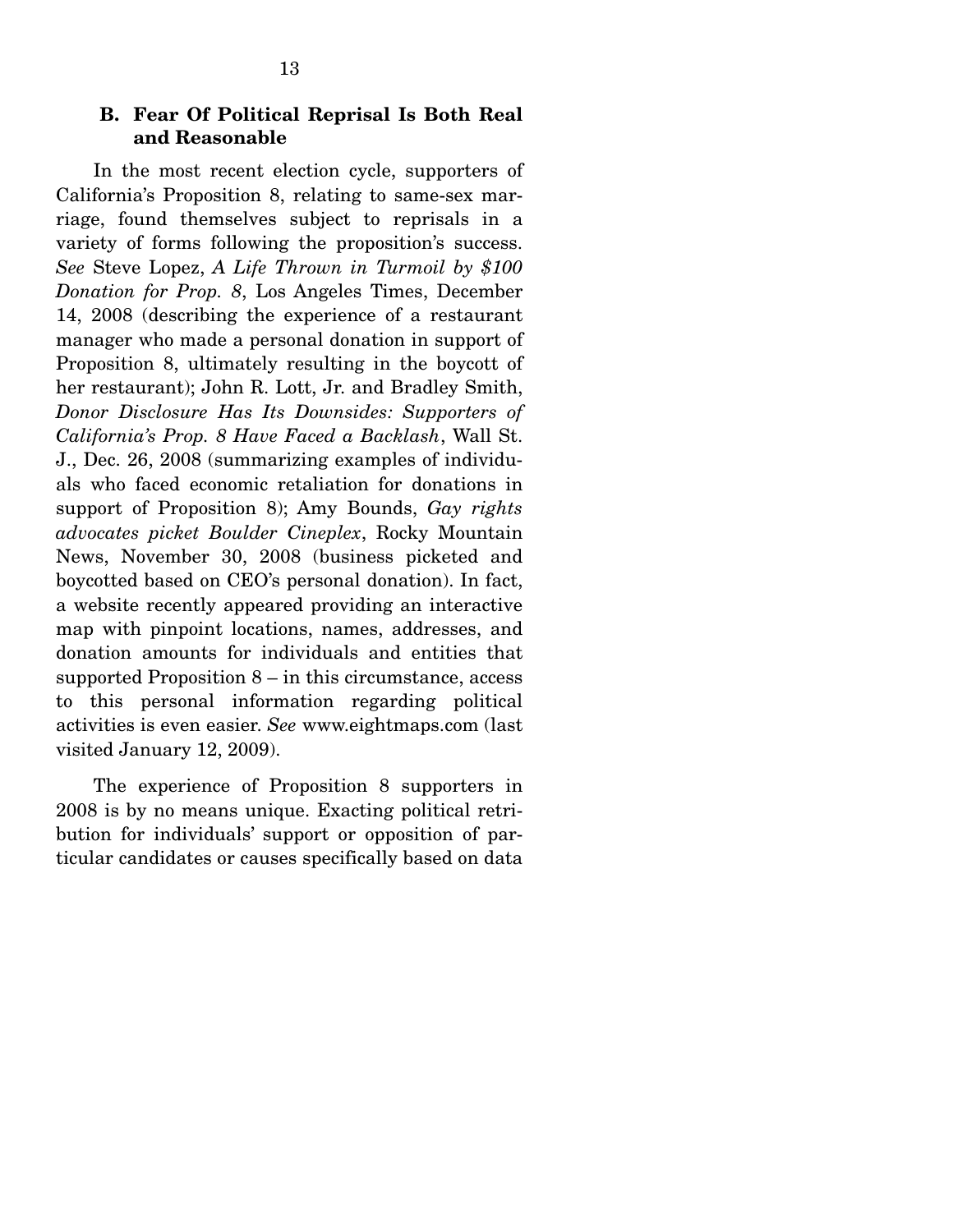gleaned from campaign finance reports is becoming a new field of battle in politics. *See* Michael Luo, *Group Plans Campaign Against G.O.P. Donors*, N.Y. Times, August 8, 2008 (describing the planned campaign of liberal nonprofit group Accountable America, which planned "to confront donors to conservative groups, hoping to create a chilling effect that will dry up contributions"); *see also* Associated Press, *John Kerry Grills Belgium Ambassador Nominee Over Swift Boat Donation*, FoxNews.com, February 28, 2007 ("A Senate hearing that began with glowing tributes to a St. Louis businessman and his qualifications to become ambassador to Belgium turned bitterly divisive Tuesday after he was criticized for supporting a controversial conservative group.").

 The rising acceptance of this type of political retribution is already generating anecdotal evidence of a chilling effect on political speech and association. For instance, in West Virginia's most recent race for state attorney general, a newcomer challenged the incumbent, a man described by the Wall Street Journal as "a case study of abuse in office." Kimberley A Strassel, *Challenging Spitzerism at the Polls*, Wall St. J., August 1, 2008. Because of the effect of mandatory reporting requirements, the challenger alleged he faced a significant uphill battle in fundraising:

[Incumbent Attorney General Darrell McGraw's] other main asset is fear. [Challenger] Mr. Grear admits a big hurdle is fund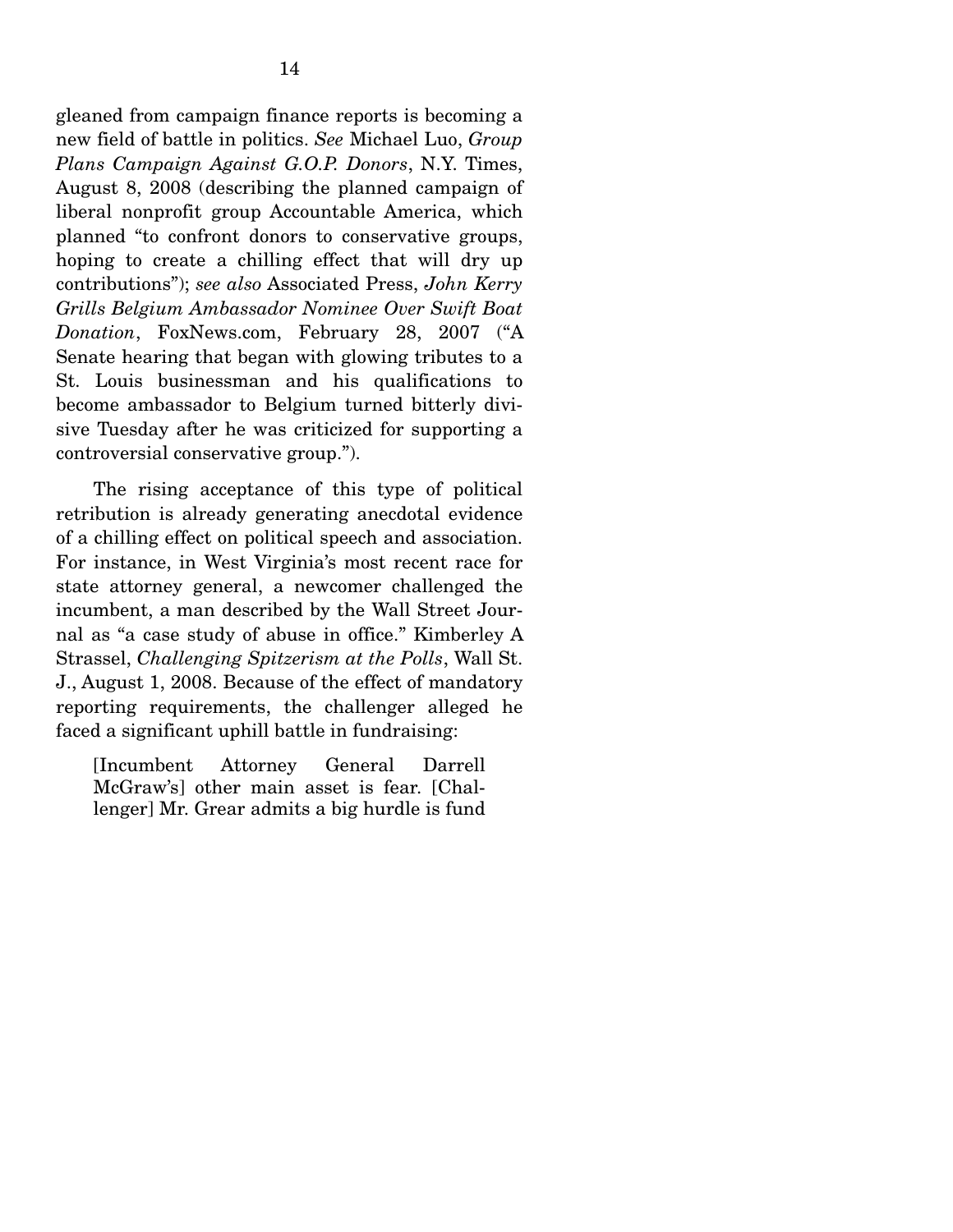raising, even among a business community that is desperate to throw out Mr. McGraw. "I go to so many people and hear the same thing: 'I sure hope you beat him, but I can't afford to have my name on your records. He might come after me next.'" This is a frightening example of how the power of an attorney general can corrupt even the electoral process.

#### *Id.*

 Reprisals for political contributions can also come in forms unrelated to the donation itself. Gigi Brienza discovered this when her name and address appeared on the website of an animal-rights organization, which had culled FEC records for donors whose employers perform animal testing. *See* Gigi Brienza, *I Got Inspired. I Gave. Then I Got Scared.*, Wash. Post, July 1, 2007 at B03.

 Quite simply, the easy accessibility of information about one's political leanings, address, employer, and occupation suggests that it is time for this Court to reexamine its conclusions about the cost of mandatory disclosure rules. In 2009, a person wishing to harass citizens with a different viewpoint no longer needs to visit a government office to sift by hand through published data to access political information. Now, data regarding one's political leanings, address, employer, and occupation are searchable from any computer, day or night. In such an environment, it is perfectly understandable that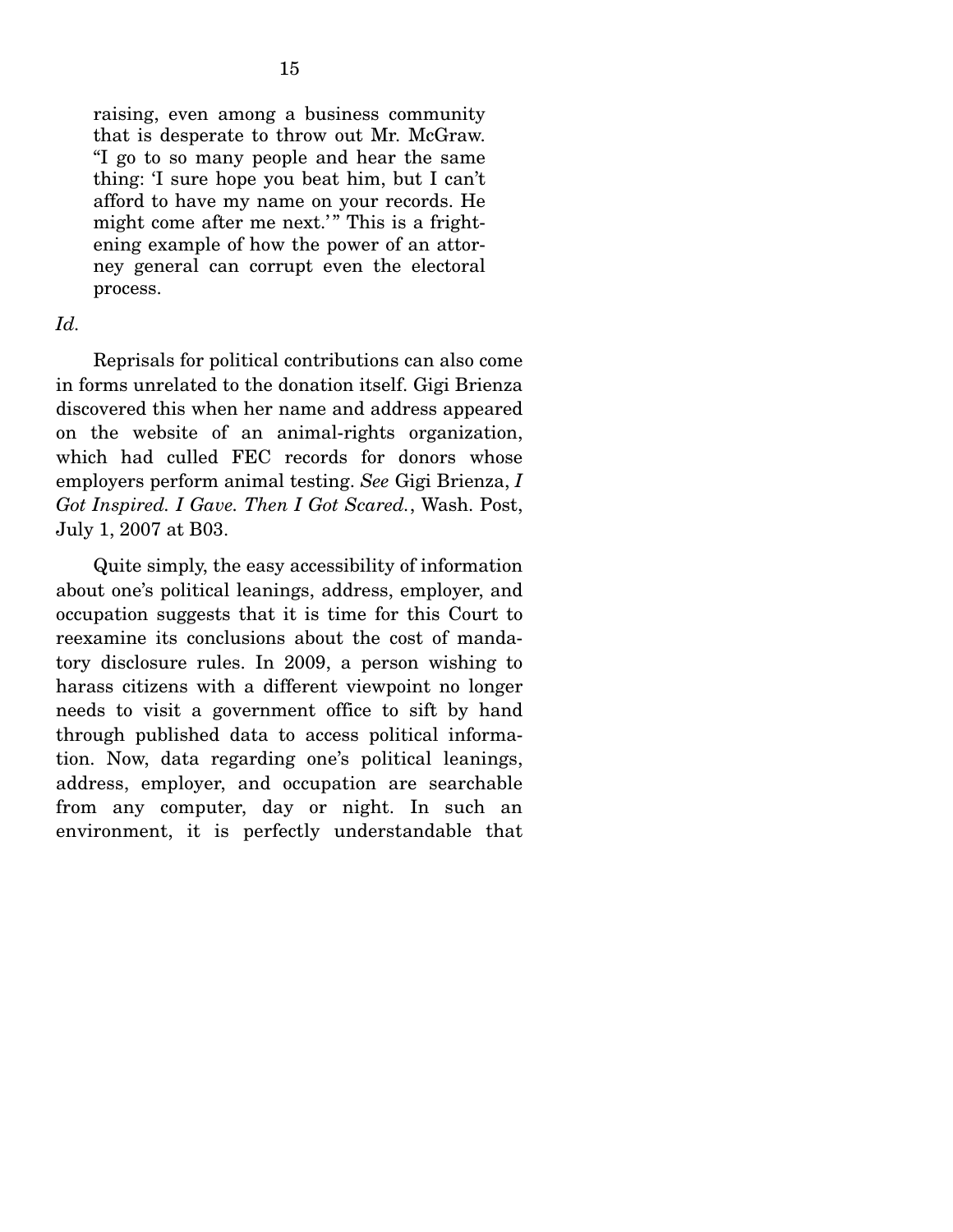reasonable individuals fear the implications of publicizing their political positions.

#### **C. The FEC's Regulations Violate the First Amendment**

 In *McIntyre v. Ohio Elections Commission*, this Court struck down a law that required the disclosure of one's identity on written election communications. 514 U.S. 334, 357 (1995). This Court held that individuals have a right to anonymous speech and that a law requiring them to disclose their views on controversial issues did so in violation of that right. *Id.* "[A]n author's decision to remain anonymous, like other decisions concerning omissions or additions to the content of a publication, is an aspect of the freedom of speech protected by the First Amendment." *Id*. This Court also emphasized the importance of anonymity in protecting rights to speech and association. "Anonymity is a shield from the tyranny of the majority" which "exemplifies the purpose behind the Bill of Rights, and of the First Amendment in particular: to protect unpopular individuals from retaliation – and their ideas from suppression – at the hand of an intolerant society." *Id.*

 *Disclosure Costs* (supra), the first study to question the general presumption that mandatory disclosures are cost-free, demonstrates that this Court's conclusions in *McIntyre* were not only correct, they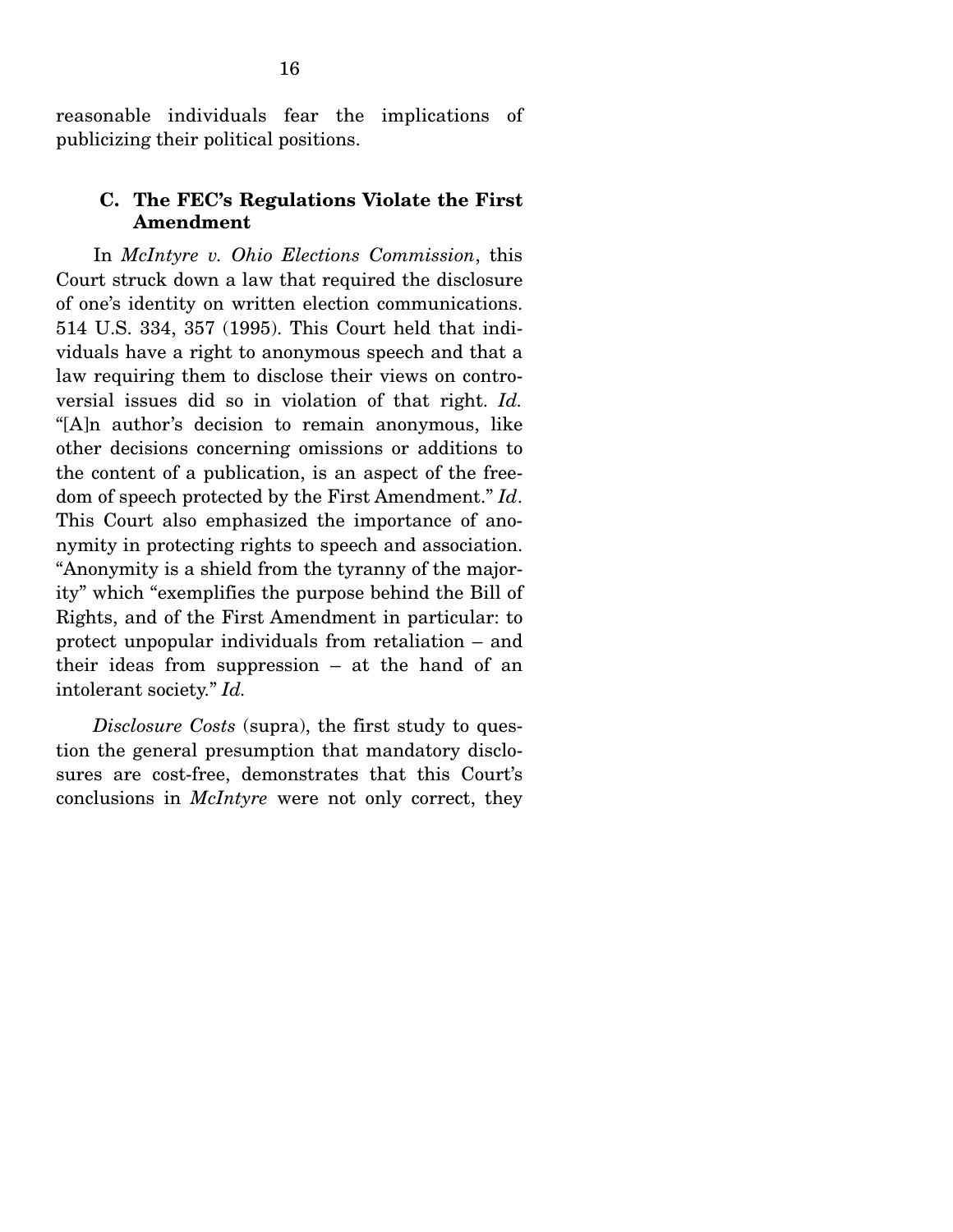may have understated how mandatory disclosure of political activity negatively affects the vibrancy of political discourse in this country. The empirical findings discussed above, as well as the anecdotal evidence from a broad range of sources, demonstrate that mandatory reporting and disclosure requirements unquestionably chill the exercise of fundamental First Amendment freedoms. Chilling the exercise of free speech and associational rights is a substantial burden on the First Amendment.

 As noted above, it is the FEC's burden in this case to provide a compelling interest and demonstrate that its mandatory reporting and disclosure regulations are narrowly tailored to meet that interest. *WRTL,* 127 S.Ct. at 2664. This means the FEC must demonstrate through evidence, rather than speculation, that there is an actual harm that the reporting requirements are designed to address. *Turner Broad. Sys.* 512 U.S. at 664. Further, the FEC must demonstrate that, in burdening free speech and association rights, the regulations do not impose more burdens than are absolutely necessary. *MCFL*, 479 U.S. at 265.

 The FEC has failed to meet any of these burdens. It has not demonstrated the existence of an actual harm, rather than a speculative one, and even assuming the Court accepts the FEC's speculative harm as real, it has not bothered to provide any evidence that the reporting requirements do anything in the real world to ameliorate that harm. *See* Mot. to Dismiss at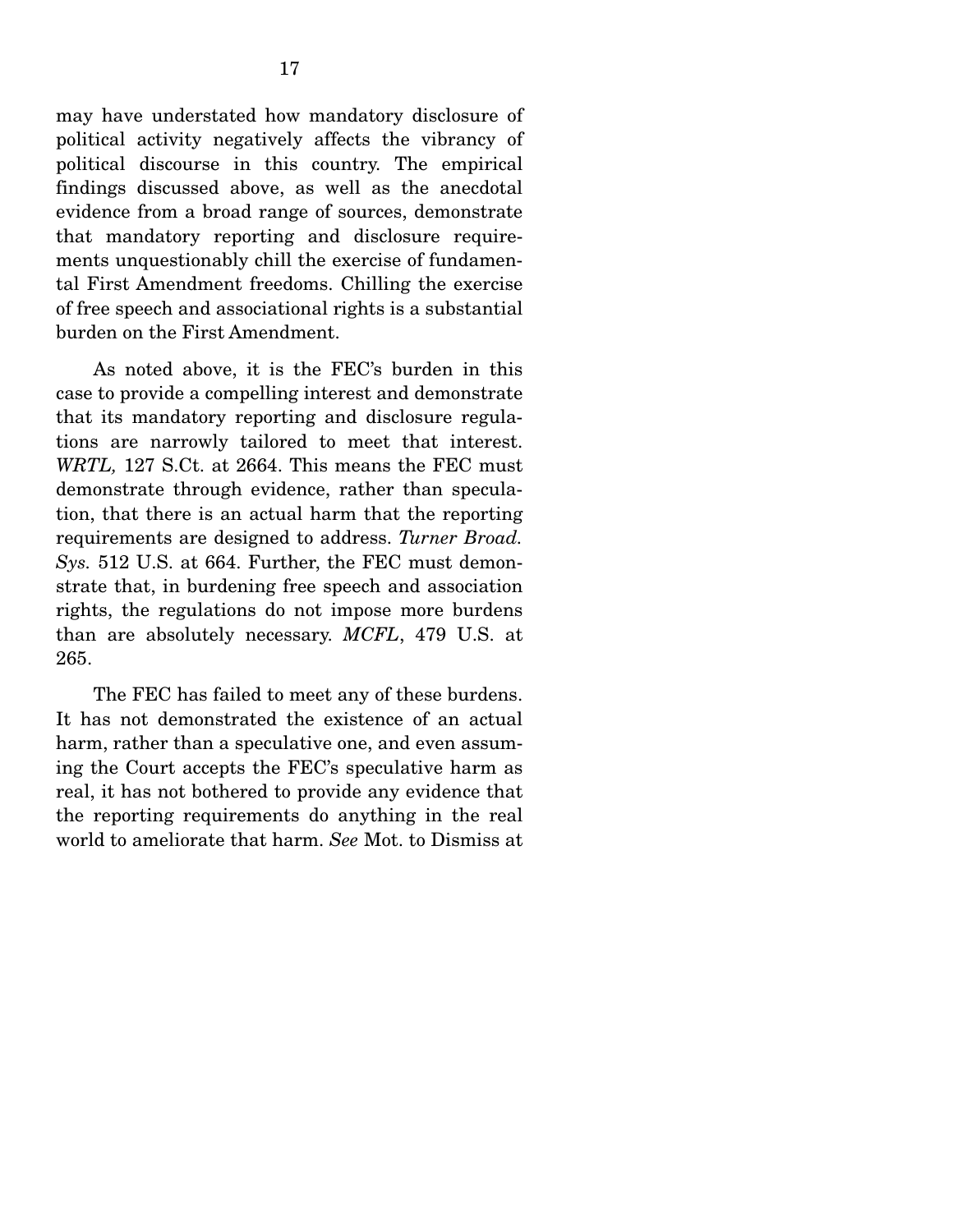14-22. Thus, the FEC has failed to meet its burden in this case.

#### **II. BURDENSOME REPORTING REQUIRE-MENTS CHILL SPEECH**

 The fear of retribution is not the only disincentive created by mandatory disclosure rules. Even in the unlikely event that a candidate or position is so innocuous that there is no chance of retribution, the process of mandatory disclosure creates a significant disincentive to the vigorous exercise of First Amendment rights.

 This Court has previously recognized that campaign finance regulations may place significant and unconstitutional burdens on First Amendment rights. *See, e.g., FEC v. Mass. Citizens for Life, Inc.*, 479 U.S. 238, 251-56 (1986) (plurality opinion) (analyzing the burdens imposed by Massachusetts campaign finance restrictions). Even state governments have been known to identify the potential burdens they imposed through extensive reporting and disclosure requirements: In 2000, a bipartisan commission appointed to study California's campaign finance laws conducted a number of focus group sessions to assess the public's view of that state's laws. One of its focus groups gave an apt description of the effect of complicated laws:

The unintended consequence of this is that the price of admission into politics becomes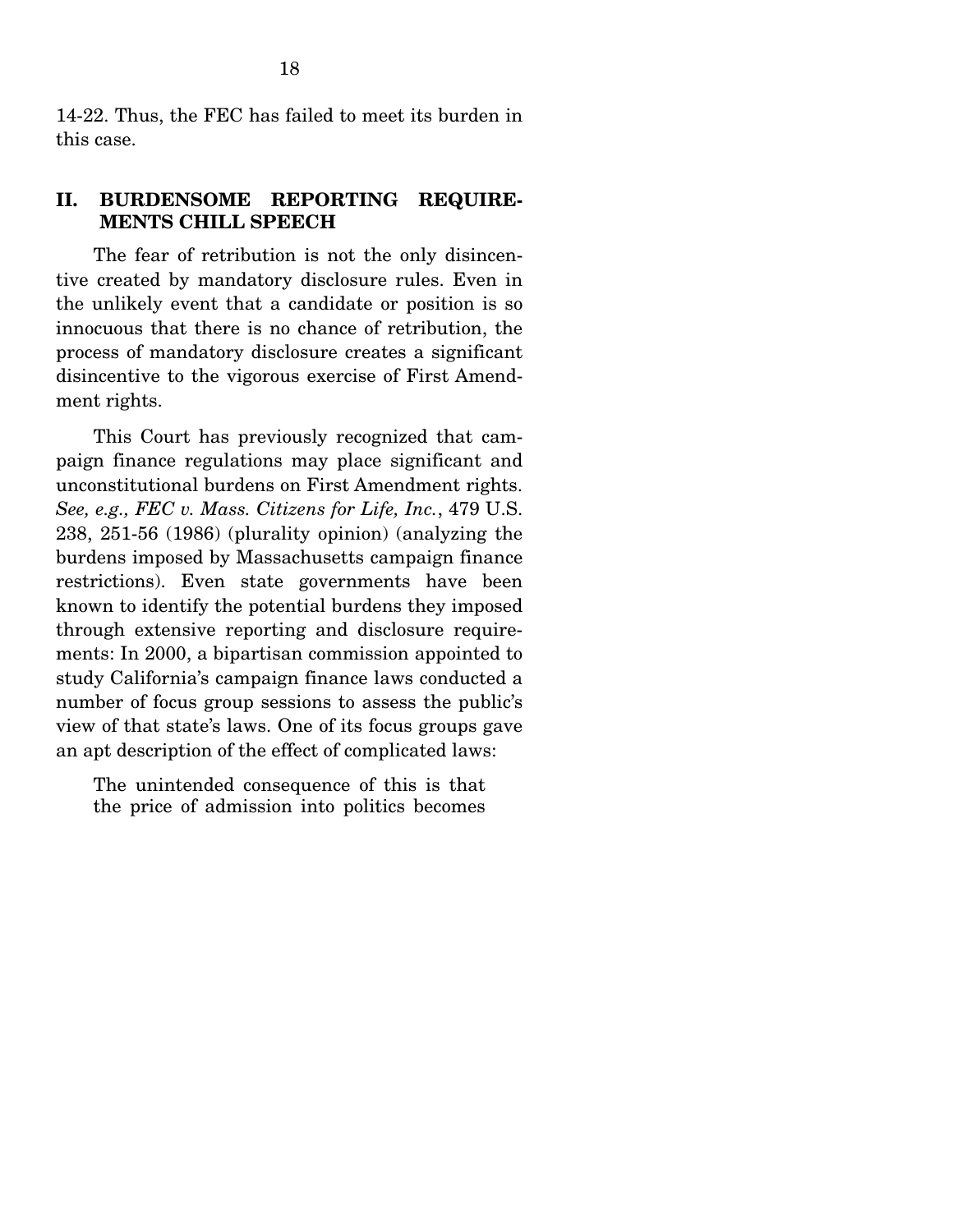too high. People do not want to become candidates or treasurers because of the potential liability. Thus the regulations have injured grassroots democracy and have essentially professionalized politics so that you have to have lawyers and accountants on your campaign staff.

Bipartisan Comm'n on the Political Reform Act of 1974, *Overly Complex and Unduly Burdensome: The Critical Need to Simplify the Political Reform Act* at 62, http://www.fppc.ca.gov/McPherson.pdf (last visited January 12, 2009).

 Dr. Jeffrey Milyo observed similar reactions when he conducted an experiment in 2007 using 255 subjects who attempted to comply with disclosure laws from three states regulating ballot issue committees. Jeffrey Milyo, Ph.D., *Campaign Finance Red Tape: Strangling Free Speech & Political Debate* at 27, Institute for Justice, October 2007 http://www.ij. org/publications/other/campaign-finance-red-tape.html (last visited January 12, 2009). Dr. Milyo is a professor in the Truman School of Public Affairs and the Department of Economics at the University of Missouri in Columbia. *Id.* He has taught and written extensively on campaign finance laws and conducted research and statistical analysis of the effects of political regulations and institutions. *Id.* Dr. Milyo's research has been recognized and supported by the National Science Foundation and is frequently cited in the national media. *Id.*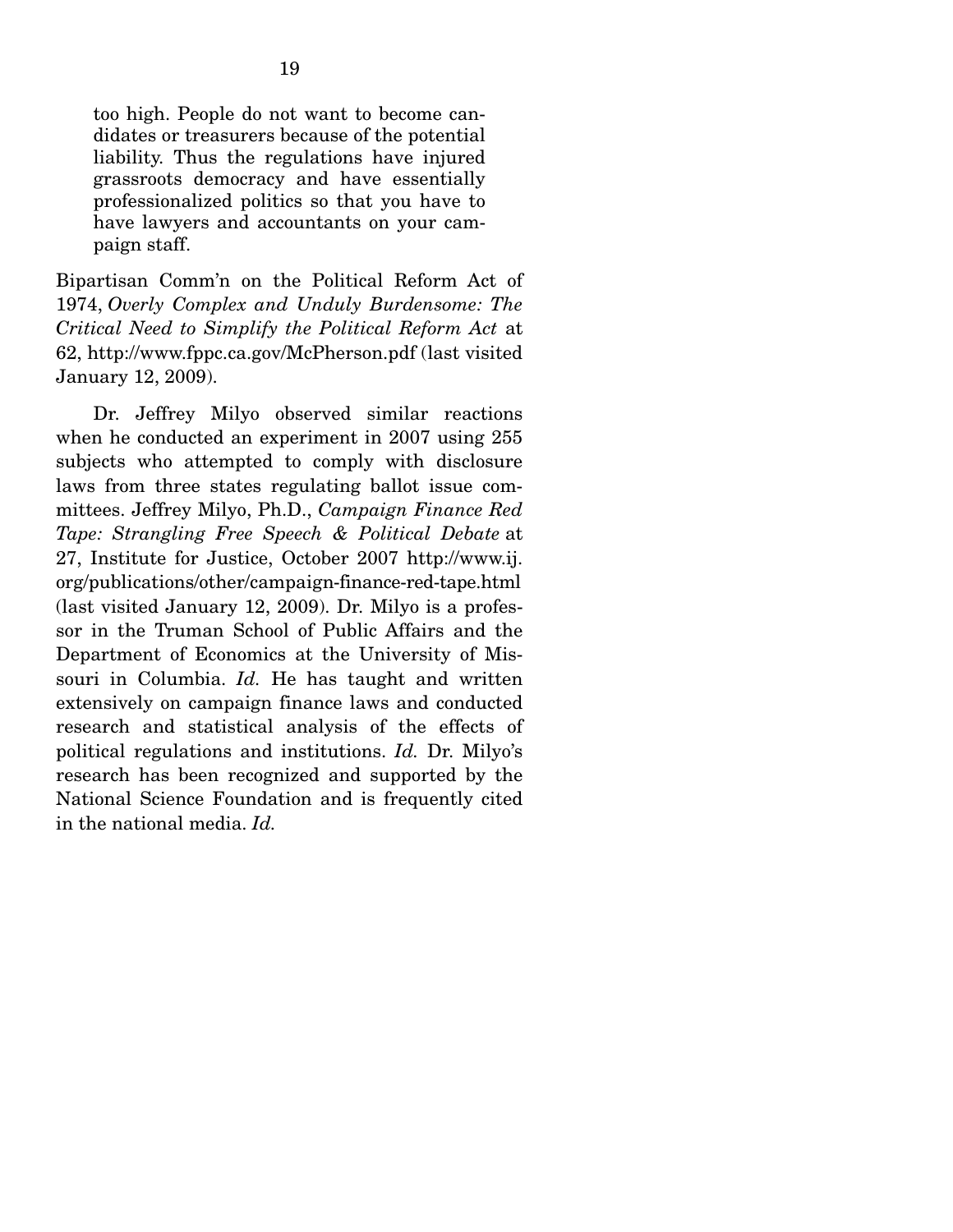To analyze the potential difficulties of complying with mandatory reporting and disclosure laws, Dr. Milyo used a simple hypothetical scenario involving the formation of a ballot issue committee and scored only basic tasks:

The scenario include[d] only one expenditure item and a handful of small and large contributions, including non-monetary and anonymous donations . . . . This scenario was given to 255 experimental subjects, who were asked to complete the disclosure forms for a particular state, using the actual instructions and handbooks. Subjects had 90 minutes to complete the forms and were paid for their participation. To give participants an incentive to fill out their forms correctly, subjects were paid \$20 for participating and up to an additional \$20 based on their performance.

The experimental subjects in this study were recruited primarily from graduate students in political science, public affairs and economics at the University of Missouri and from non-student adults (age 25-64) in Columbia, Mo.; a few undergraduate students, mostly graduating seniors in economics or political science and all at least 20 years old, also participated.

*Id.* at 5-6. *Not one subject completed all of the tasks correctly*; on average they managed to correctly complete 41% of the tasks, and no one completed more than 80% correctly. *Id.* at 8. As Dr. Milyo noted,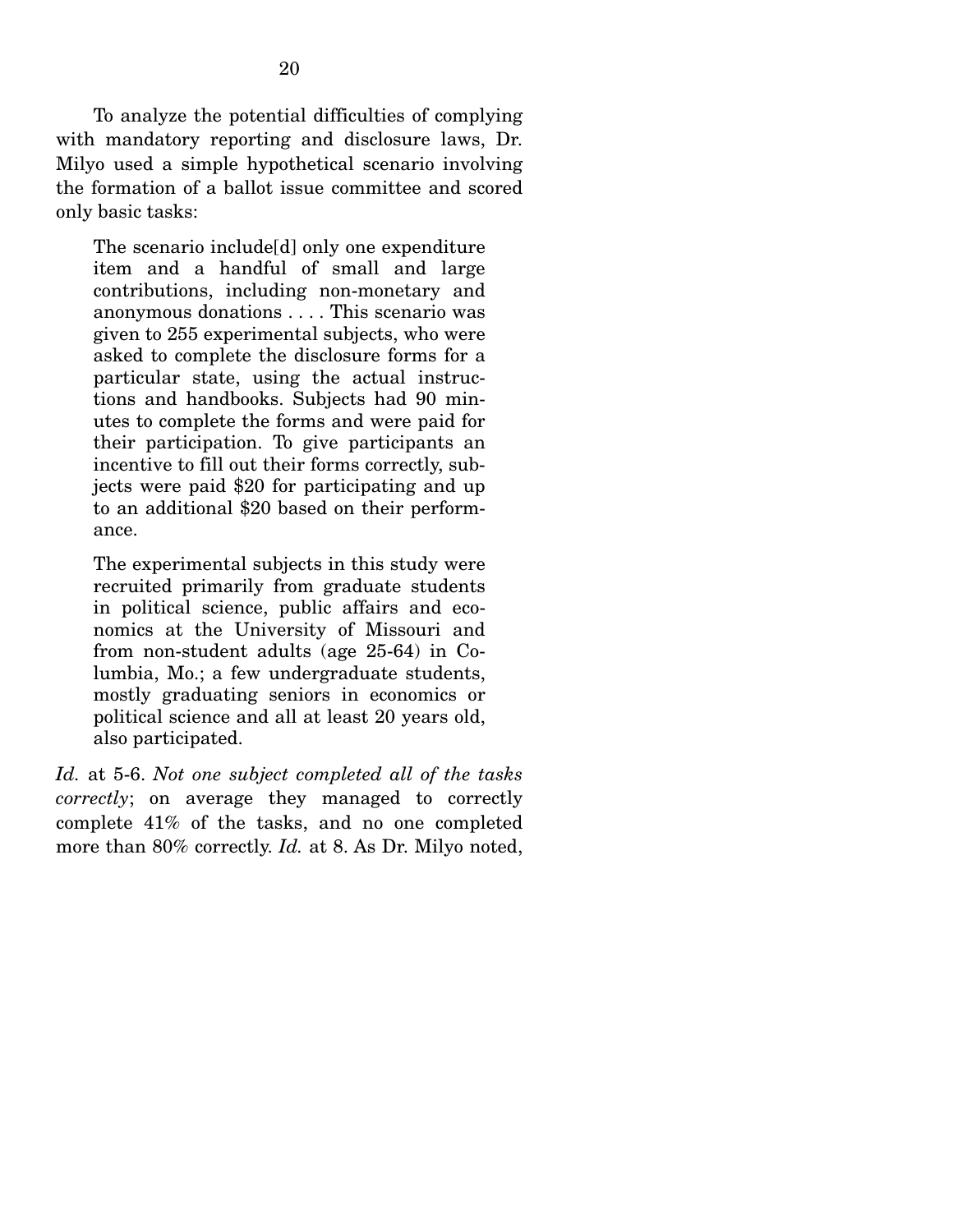"It is particularly disconcerting that subjects could not complete half of the disclosure tasks that were scored . . . ; after all, the subject pool was composed of mostly college-educated people, many of whom were pursuing advanced degrees in political science and public affairs." *Id.*

 After making some adjustments "to account for subject characteristics that could affect performance (such as age, voter registration status, education and whether the subject completed the form)" it became clear "that there are few differences across subject types; all subjects had difficulties across the board and regardless of their background." *Id.* As Dr. Milyo explained, "it is telling that ordinary people without special expertise struggle to follow these procedures.... [T]he effect of campaign finance regulations should not be to reserve politics to a professional elite; the political process should be open to all citizens." *Id.* at 10.

 The inability of *every single subject* to complete even basic campaign finance reporting tasks is significant because failure to perfectly comply with reporting requirements leads to potentially devastating consequences.

A ballot issue committee that omits or misreports even one transaction is subject to fines that can cumulate with each oversight. For even a very small group with just a few contributors and expenditures, missing one filing deadline might generate hundreds of thousands of dollars in fines, or more.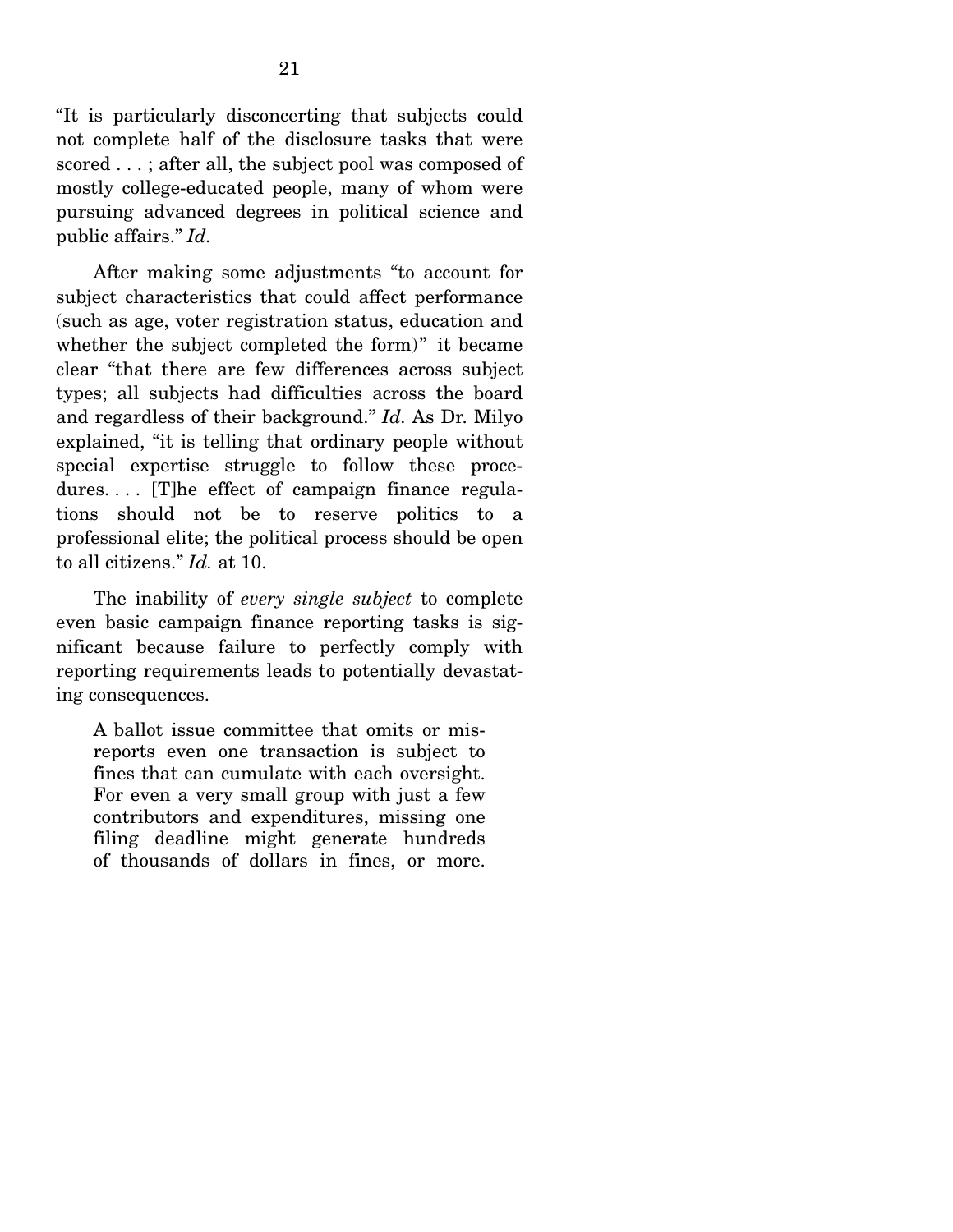California hit a political committee that spent just over \$100,000 with \$808,000 in fines, even though the maximum fine was \$2,000 per violation: The state tallied each missing name, address and employer name as a separate violation.

*Id.* at 3. Based on this experience, the subjects had little doubt that the burdens of compliance, particularly when combined with the potential for severe penalties, would chill participation in the political process:

Subjects were sincerely frustrated in their attempts to complete the disclosure forms – and believed these difficulties would deter political activity. . . . About two-thirds of respondents agreed that the disclosure requirements would deter many people from engaging in independent political activity. That figure rose to 85% to 89% when the specter of fines and punishment for incorrect compliance was raised. Also, about a quarter to one-half of the respondents expressed strong reluctance about making contributions to political groups because of public disclosure.

### *Id.* at 14-16.

 To ensure a full understanding of subjects' feelings about their experience, they were given a voluntary opportunity to comment. 94 subjects chose to provide comments, and by a ratio of more than 20 to one, the comments were negative. Some examples typifying these comments are: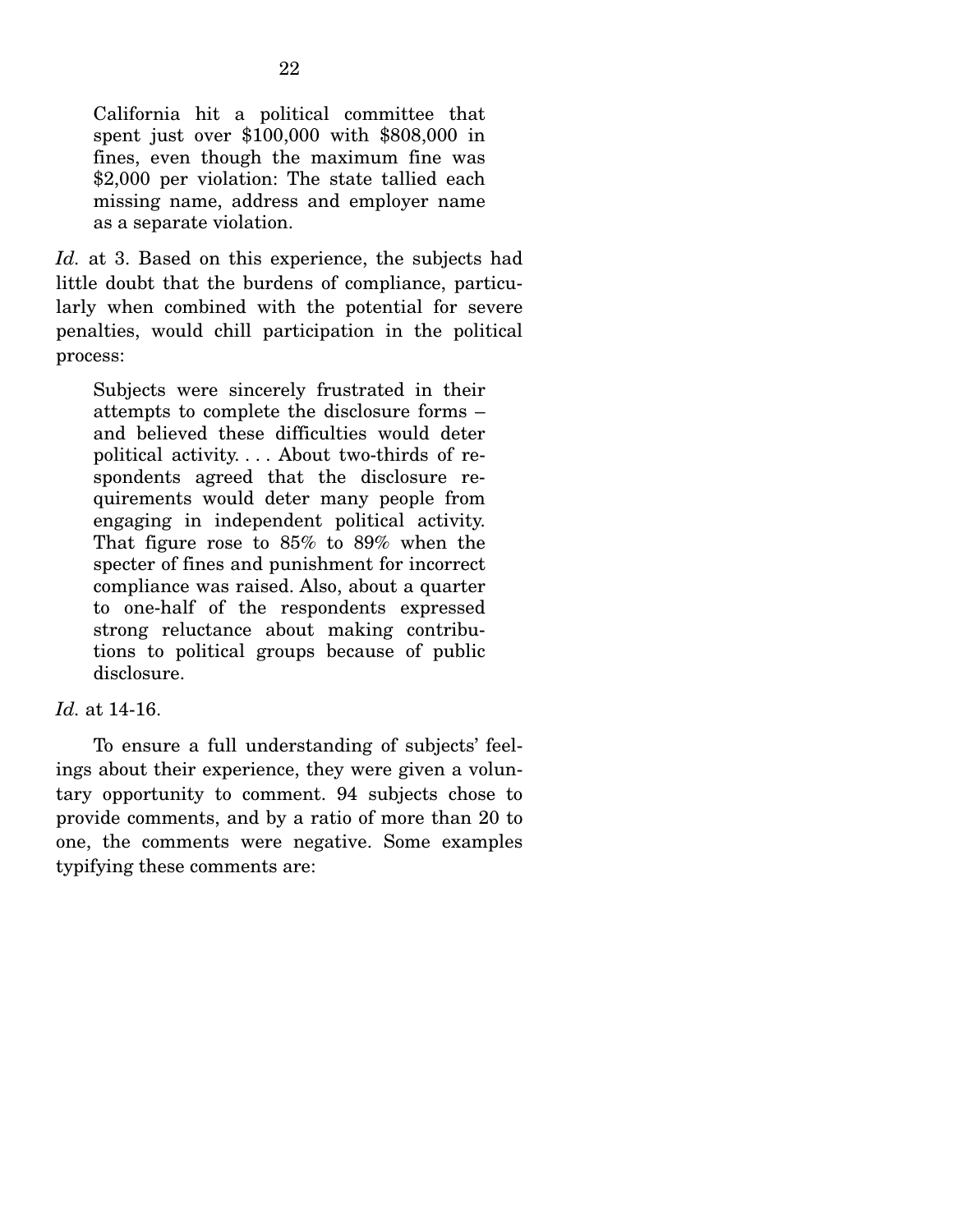"A lawyer would have a hard time wading through this disclosure mess and we read legal jargon all the time."

"Good Lord! I would never volunteer to do this for any committee."

"Worse than the IRS!"

"Seriously, a person needs a lawyer to do this correctly."

"This is horrible!"

"This was awful. I feel bad for anyone who encounters these forms in real life."

*Id.* at 17. Interestingly, one subject turned out to be a campaign treasurer for a political action committee in Missouri and was generally sympathetic to the concept of disclosures. Even she did not successfully complete the tasks in the study. In her postexperiment comments she noted,

Even with [my] limited experience I found this exercise to be complicated and mentally challenging. I took nearly the alloted [sic] amount of time to complete the forms and still made two major errors. The burdensome paper work and fines imposed for errors in reporting proved to be a hurdle that prevented the formation of our PAC . . . for a number of years.

*Id.* at 18. Dr. Milyo concluded:

There should be no doubt that state disclosure laws for ballot measure committees are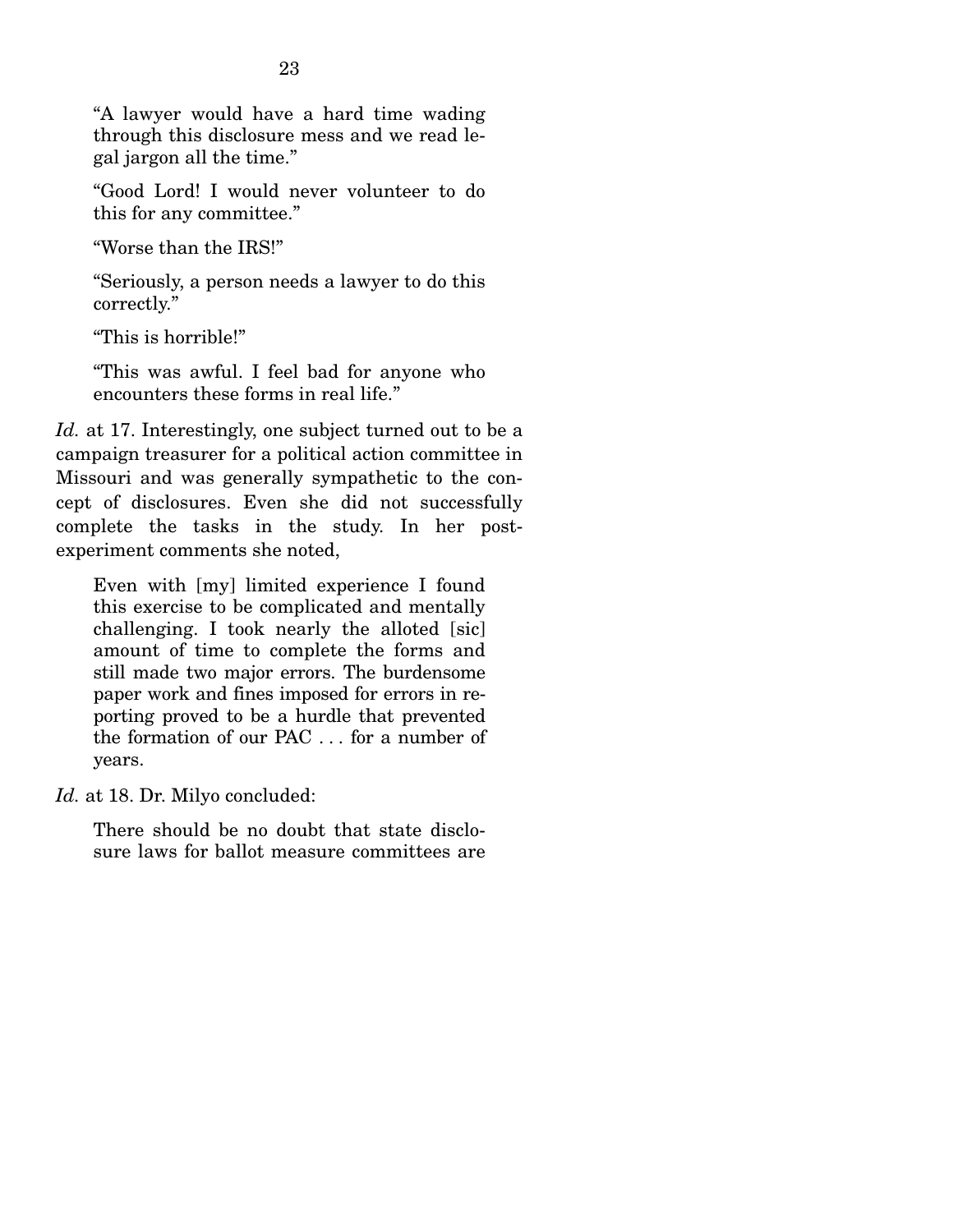indeed "overly burdensome and unduly complex"; the compliance experiment demonstrates that ordinary citizens, even if highly educated, have a great deal of difficulty deciphering disclosure rules and forms.

#### *Id.* at 21.

 Professor Elizabeth Garrett of the University of Southern California Gould School of Law, who specializes in the legislative process and the study of democratic institutions, has also recognized that "[d]isclosure is not costless. It imposes burdens on those who must comply with complex laws," it "may place a heavy penalty on groups that face retaliation when their support for unpopular positions becomes public, and it may undermine the ability of disliked or distrusted groups to influence policy in ways consistent with their interests." Elizabeth Garrett, *Commentaries on Bruce Ackerman and Ian Ayres's Voting with Dollars: A New Paradigm for Campaign Finance Reform: Voting with Cues*, 37 U. Rich. L. Rev. 1011, 1011 (May 2003). Professor Garrett, having recognized that the potential for costs exists, also acknowledged the lack of systematic research up to that point examining the issue of costs: "[t]hese costs may be worth paying if the benefits of disclosure are substantial. But before we can reach that conclusion, we must have a better sense of costs and benefits." *Id*. 5

<sup>&</sup>lt;sup>5</sup> Moreover, the empirical data demonstrates that, in the ballot issue context at least, citizens do not pay attention to the (Continued on following page)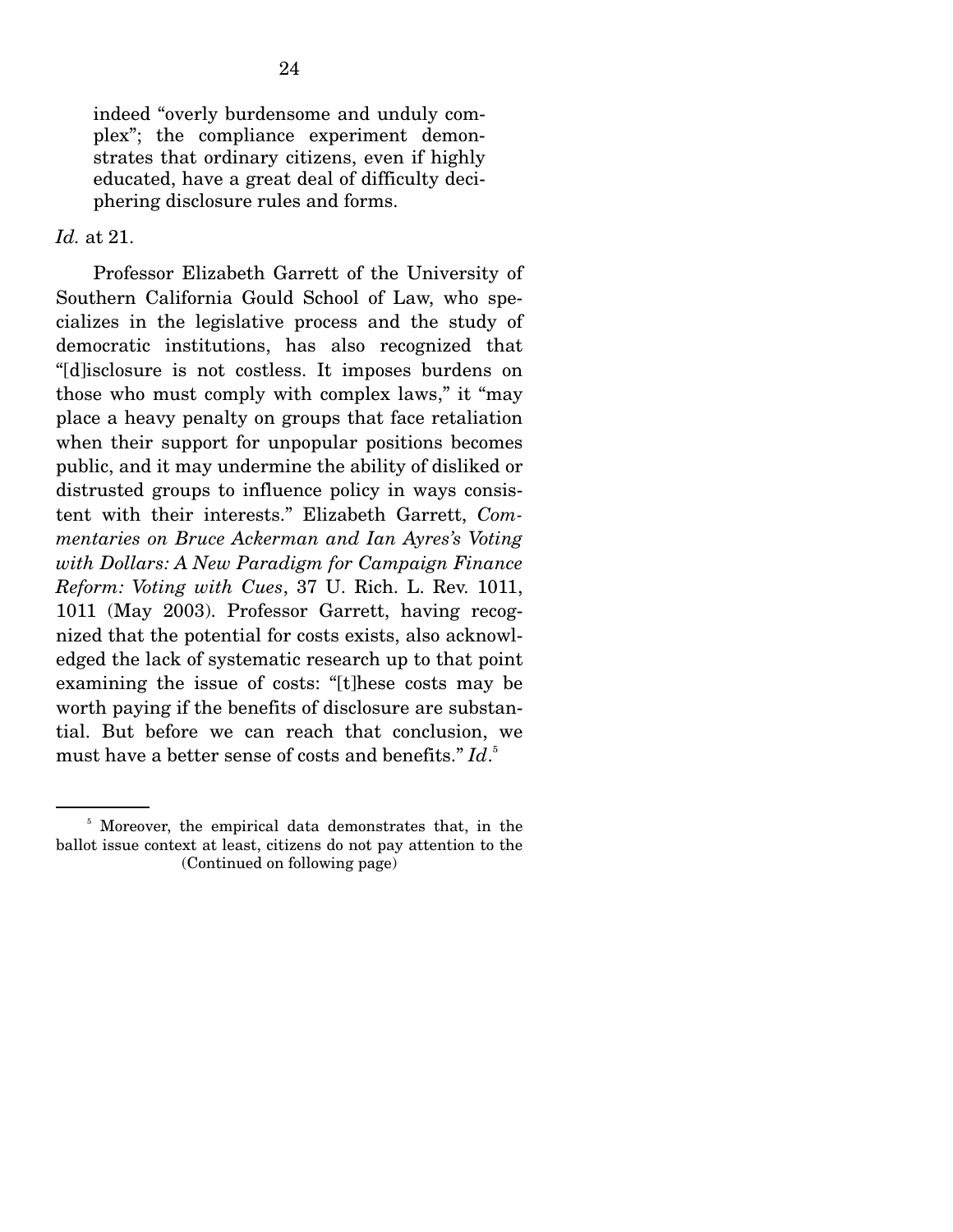Here, the FEC requests that, in order to run a television commercial promoting a movie about Hillary Clinton, Citizens United should compile and disclose the names and addresses of all individuals who have donated, in the aggregate, \$1,000 or more toward the airing of the commercials since the first day of the preceding year. This means that Citizens United must track every single donation it receives (just in case they later add up to the trigger amount), it cannot accept any anonymous donations (because how would it otherwise be able to track the aggregates), and it faces penalties if a clerical or mathematical error occurs in the aggregation of donations. What may seem on paper an innocuous regulation is in reality a considerable burden that carries with it the potential for sizeable penalties.

data compiled and disseminated from disclosures (except perhaps for purposes of retaliation). *See Disclosure Costs* at 11- 12. Further, the availability of this information has not improved journalists' reporting on issues such as potentially improper contributions. *See* Raymond LaRaja, *Sunshine Laws and the Press: The Effect of Campaign Disclosure on News Reporting in the American States*, 6 Election L. J. 236 (2007) (comparing print news coverage of campaign finance in states with disclosure requirements to those without requirements). If neither journalists nor citizens tend to access and use this information, certainly there is no need for the information to be made publicly available. Conceivably the government could address its enforcement needs by accumulating this data without widespread dissemination. This would not solve the problem of burdensome compliance, however.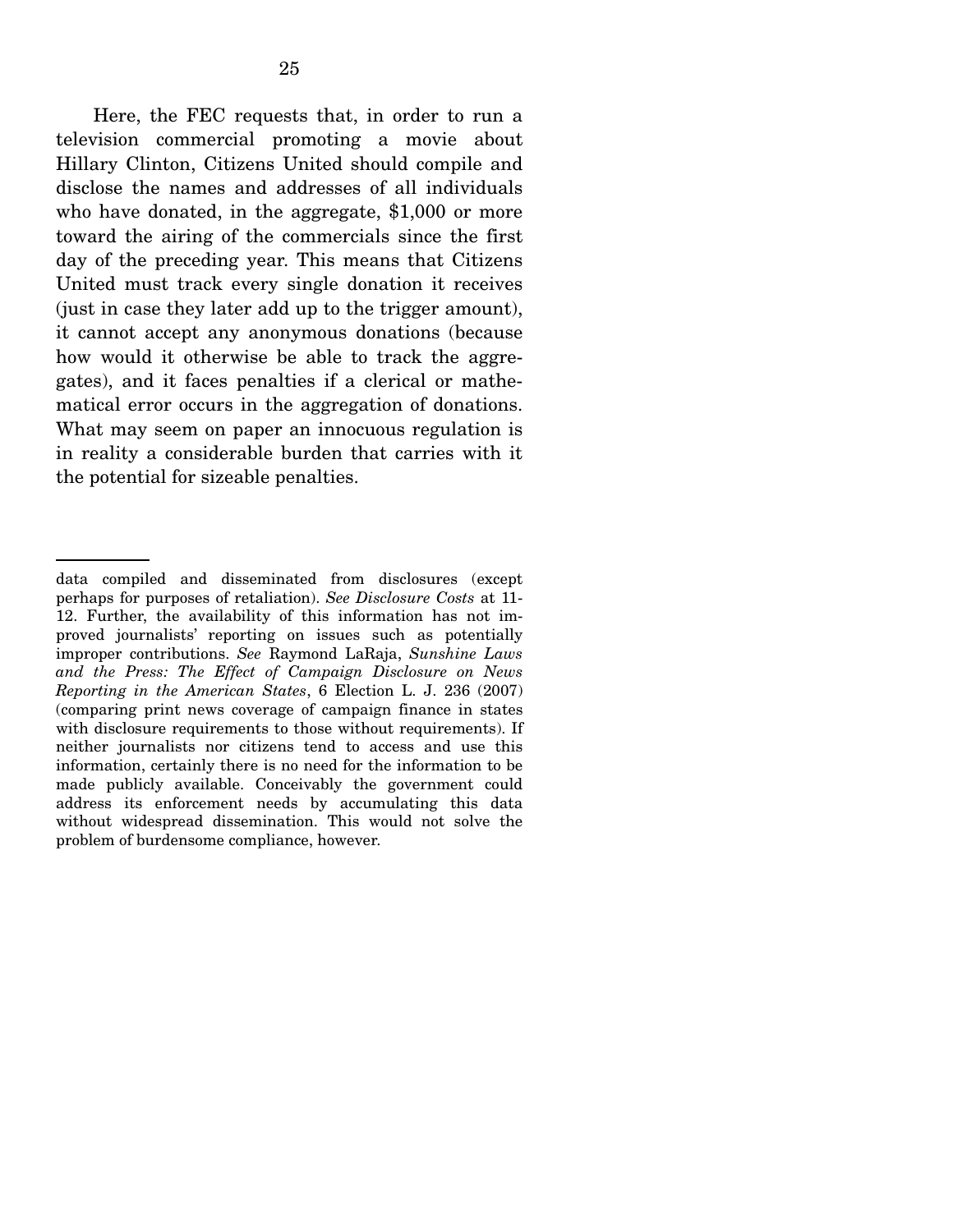## **III. THE GOVERNMENT SHOULD CARRY THE BURDEN TO DEMONSTRATE THE NEED FOR DISCLOSURE INSTEAD OF SPEAK-ERS BEARING THE BURDEN TO PROVE THE NEED TO REMAIN ANONYMOUS**

 Despite the burdens on First Amendment rights created by mandatory disclosure requirements, the FEC nonetheless argues in favor of extremely broad mandatory disclosures: "legislatures may require the disclosure of information concerning the source of funds used to influence public policy, even when that influence occurs outside the election context," Mot. Dismiss at 19, and that "compelled disclosure of financing information may be permissible even when the disbursements in question have *nothing* to do with any candidate election." Mot. Dismiss at 20. The First Amendment demands more than that the government should get the information because the government wants it.

 It is well-established in the First Amendment context that the government always bears the burden of justifying its intrusion into the rights of free speech and association. Yet, in this one area, the courts have routinely reversed that burden to rest on citizens' shoulders. This Court has previously held that minor parties may avoid mandatory disclosure rules because of their small contributor base and the fact that small fringe parties may have little influence on policy. *See McConnell,* 540 U.S. at 198; *Brown v. Socialist Workers' '74 Campaign Comm.,* 459 U.S. 87, 94 (1982); *Buckley,* 424 U.S. at 74. Such parties, this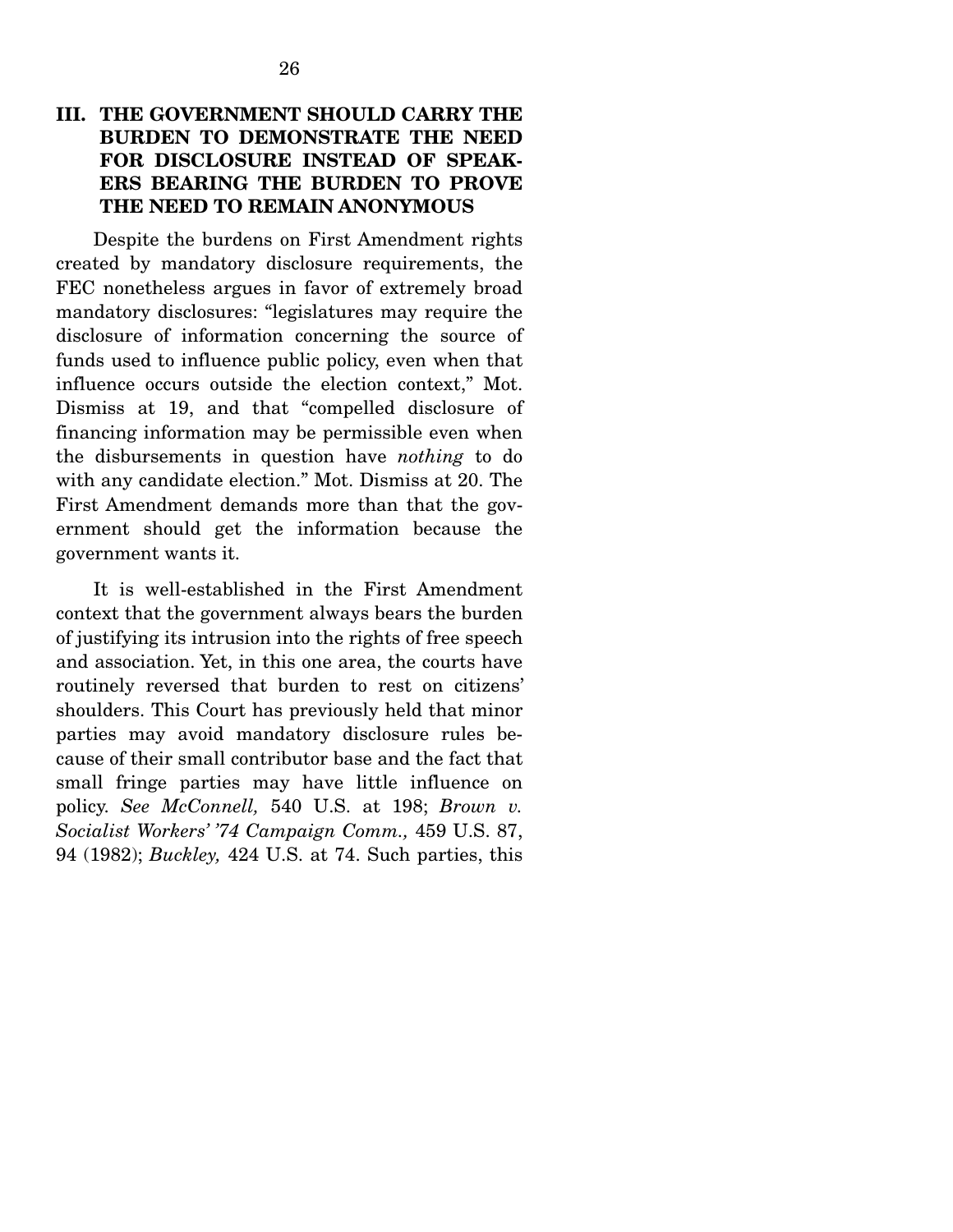Court has held, may avoid disclosure if they are able to show "a reasonable probability that the compelled disclosure of a party's contributors names will subject them to threats, harassment, or reprisals from either Government officials or private parties." *Buckley,* 424 U.S. at 74.

 The Institute respectfully suggests that it is time to bring this area in line with the rest of First Amendment jurisprudence by switching this burden from the speaker to the government and requiring the agency seeking to collect and post information regarding a citizen's political activity and personal information to prove that such disclosure and dissemination will *not* result in threats, harassment, or reprisals. There are three compelling reasons demonstrating the need for this change.

 First, as discussed above, the Internet allows such information to be disseminated around the world for almost no cost. It is simply impossible for a speaker to identify the potential sources of threats, harassment, or reprisals, regardless of whether they are reasonable or unreasonable. It should be enough for a speaker to identify that they are speaking about a controversial topic – such as abortion, affirmative action, same-sex marriage – or a controversial political figure to create a presumption that their speech should remain anonymous.

 Second, this Court's current test requires a speaker to experience, or have a reasonable fear of experiencing, threats, harassment, or reprisals before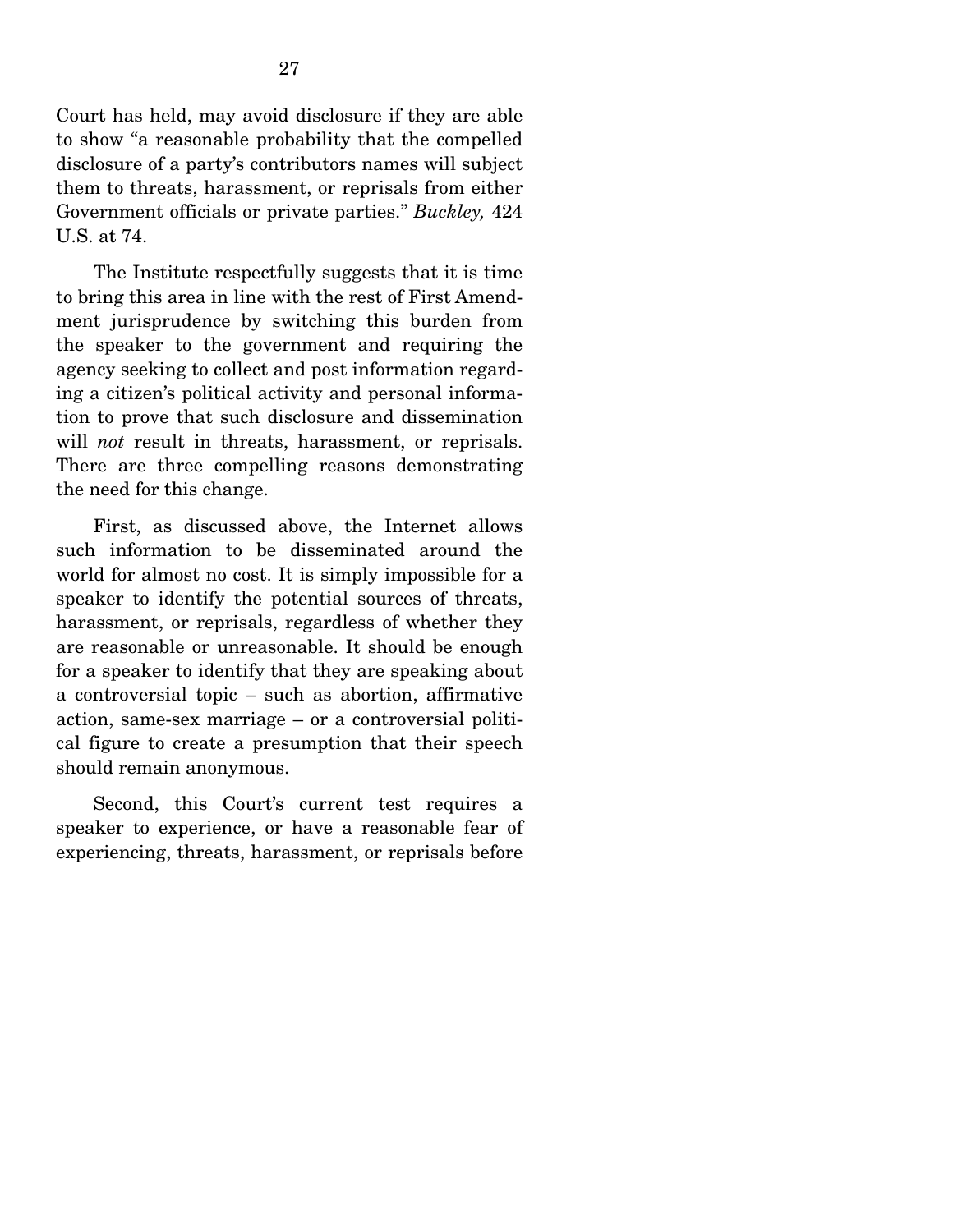they may be relieved of mandatory disclosure requirements. Quite frankly, by the time such threats, harassment, or reprisals occur, or by the time a speaker can reasonably expect them to occur, it is already too late and the harm to First Amendment rights has already probably happened. Certainly for speakers who are new to public discussions, the safe harbor discussions of *Buckley, Brown,* and *McConnell* provide no comfort because they assume the speaker is already controversial.

 Finally, placing the burden on the speaker to prove the need for the protections of the First Amendment is profoundly in tension with this Court's First Amendment jurisprudence, which requires the *government* to prove the need for a regulation that interferes with First Amendment rights.

 Before opening the floodgates to ever-increasing reporting and disclosure requirements, reaching, as the FEC argues, well beyond any election or campaign context, courts should ensure the burden for justifying such requirements rests squarely where it should: on the government. In this particular area, First Amendment jurisprudence has been turned on its head, with courts requiring citizens whose rights are infringed to bear the burden of proving – with ever-increasing degrees of particularity – harm. This is exactly wrong. It is the government's job to justify its intrusion into the speech and associational rights of the citizens.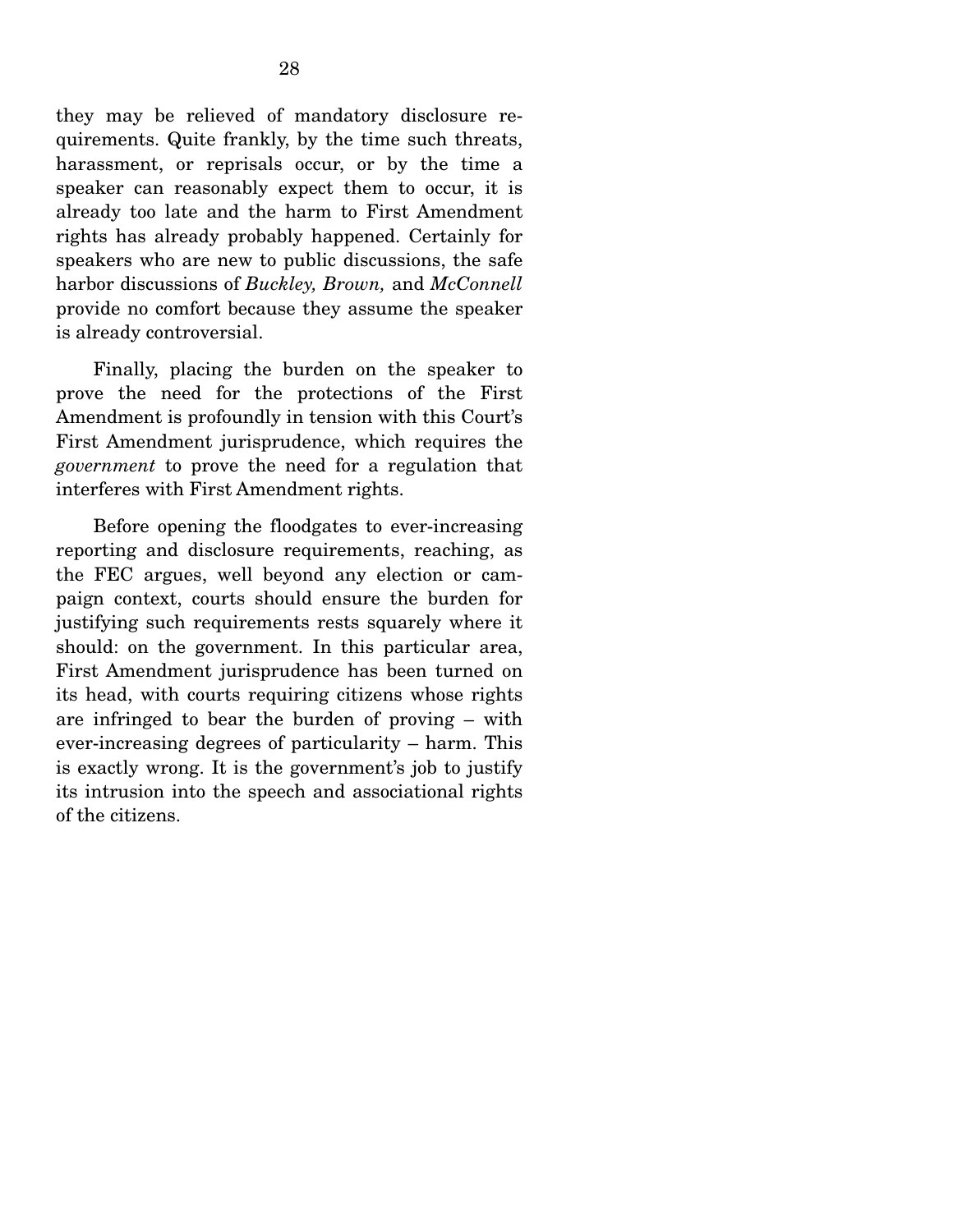Too many legislatures and courts discount entirely the chilling effect that compelled disclosure has on political speech. But the Institute's empirical data indicates that, for grassroots political groups, disclosure is often the *most* burdensome aspect of campaign-finance regulation. At the same time, the benefits of disclosure – often of information increasingly attenuated from anything this Court has recognized as corruption  $-$  appear vastly oversold. Accordingly, this Court should provide appropriate guidance to the lower courts that takes account of this new empirical data and the modern realities of online disclosure, and examine disclosure with the same level of scrutiny applied to all other burdens on core political speech. At the very least, this Court should require the FEC to prove that disclosure of Citizen United's donors has some impact on deterring corruption or the appearance of corruption.

--------------------------------- ♦ ---------------------------------

<sup>&</sup>lt;sup>6</sup> Indeed, there have even been recent calls for "grassroots" lobbying disclosure," which would require disclosure of donors and compelled registration for anyone assisting citizens in their efforts to contact and organize other citizens. *See* Stephen M. Hoersting and Bradley A. Smith, *Policy Primer: Grassroots Lobbying Proposals Seem Not to Further Congress' Interest in Correcting Lobbying Abuses* at 1, *available at* http://www. campaignfreedom.org/docLib/20060607\_PolicyPrimer.pdf.